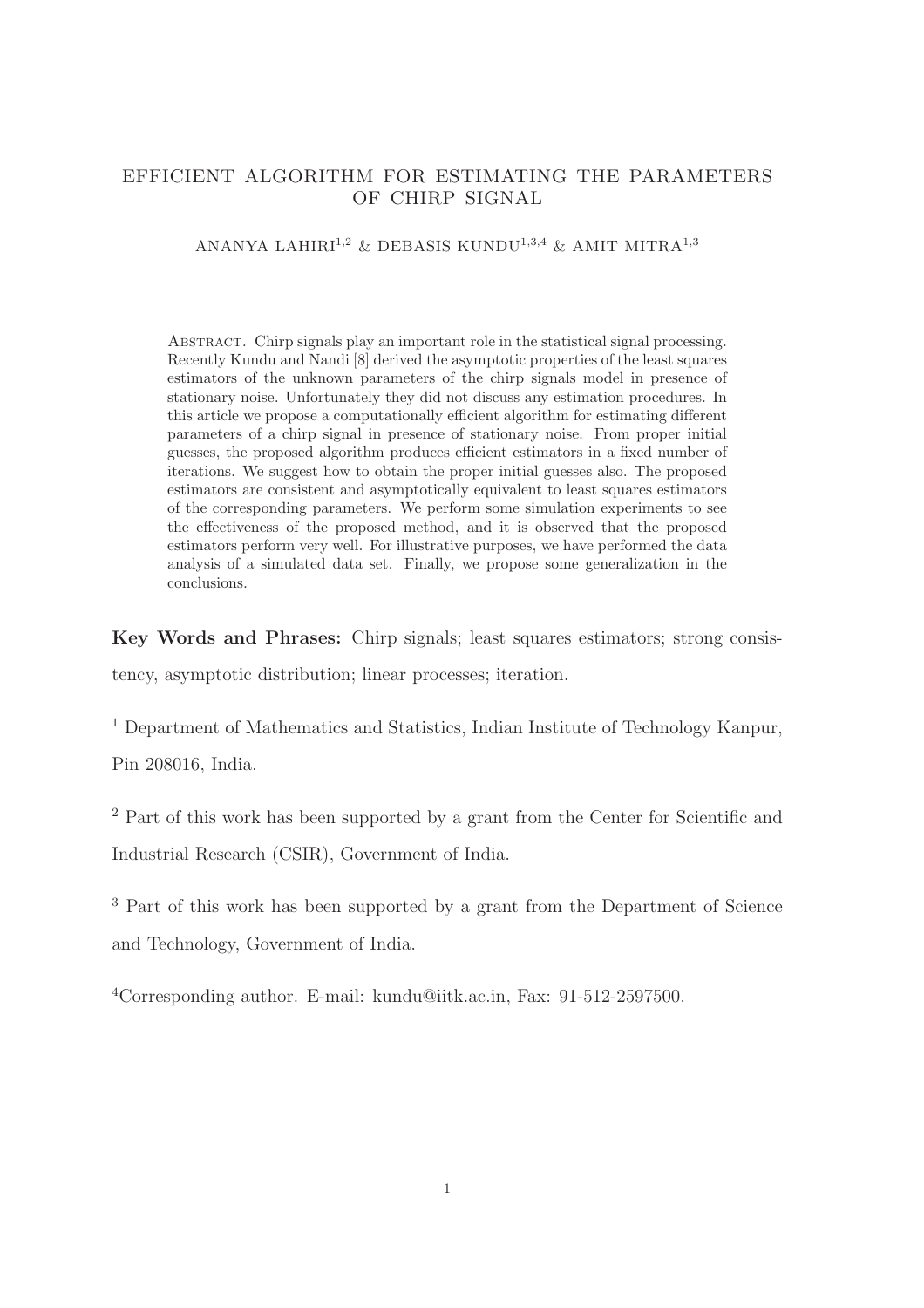### 1. INTRODUCTION

In this paper we consider the following chirp signal model in presence of additive noise:

(1) 
$$
y(n) = A_0 \cos(\alpha_0 n + \beta_0 n^2) + B_0 \sin(\alpha_0 n + \beta_0 n^2) + X(n); \quad n = 1, \cdots, N,
$$

where  $A_0$ ,  $B_0$  are non zero amplitudes, with restriction  $A_0^2 + B_0^2 \leq M$ , for some constant M. The frequency and frequency rate,  $\alpha_0$ ,  $\beta_0$ , respectively, lie strictly between 0 and  $\pi$ .  $X(n)$  is a stationary noise sequence, and it has the following form;

(2) 
$$
X(n) = \sum_{j=-\infty}^{\infty} a(j)\varepsilon(n-j) , \sum_{j=-\infty}^{\infty} |a(j)| < \infty.
$$

Here,  $\{\varepsilon(n)\}\$ is a sequence of independent and identically distributed  $(i.i.d.)$  random variables with zero mean, variance  $\sigma^2$  and with finite fourth moment. Given a sample of size N, the problem is to estimate the unknown amplitudes  $A_0$ ,  $B_0$ , the frequency  $\alpha_0$  and the frequency rate  $\beta_0$ .

A chirp signal occurs quite naturally in different areas of science and technology. It is a signal where frequency changes over time and this property of the signal has been exploited quite effectively, to measure the distance of an object from a source. This model can be found in different sonar, radar, communications problems, see for example Abatzoglou [1], Kumaresan and Verma [6], Djuric and Kay [3], Gini et al. [5], Nandi and Kundu [9], Kundu and Nandi [8] and the references cited therein.

In practice, the parameters like amplitudes, frequency, frequency rate are unknown, and one tries to find efficient estimators of these unknown parameters, having some desired statistical properties. Recently, Kundu and Nandi [8] derived the asymptotic properties of the least squares estimators (LSEs), and it is observed that the LSEs are consistent and asymptotically normally distributed. It is further observed that the LSEs are efficient, with the convergence rates of the amplitude, frequency and frequency rate are  $O_p(N^{-1/2})$ ,  $O_p(N^{-3/2})$  and  $O_p(N^{-5/2})$  respectively. Here  $O_p(N^{-\delta})$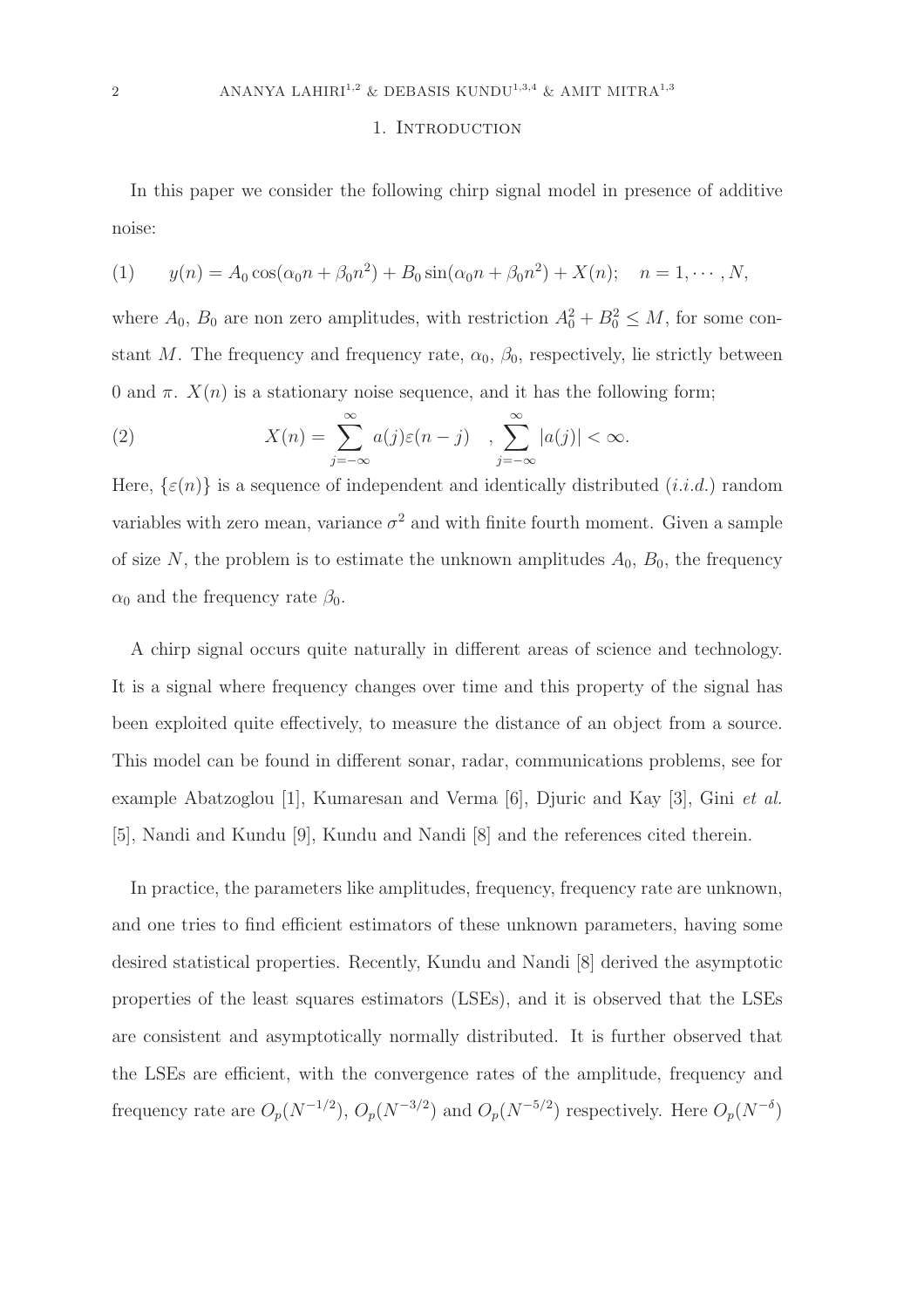means  $N^{\delta}O_p(N^{-\delta})$  is bounded in probability. Note that a sequence of random variables  $\{X_n\}$  is said to be bounded in probability, if for any  $\epsilon > 0$ , there exists m, M, such that  $P(m < X_n < M) \geq 1 - \epsilon$ .

Unfortunately, Kundu and Nandi [8] did not discuss any estimation procedure of the LSEs. It is clear that they have to be obtained by some iterative procedure like Newton-Raphson method or its variant, see for example Tjalling [14]. Although, the initial guesses and convergence of the iterative procedure seem to be important issues. It is well known, see Rice and Rosenblatt [11], that even in the simple sinusoidal model, finding the LSEs is not an trivial issue. The problem is due to the fact that the least squares surface has several local minima, and therefore, if the initial estimators are not properly chosen, any iterative procedure will converge to a local minimum rather than the global minimum. Several methods have been suggested in the literature to find the efficient frequency estimators, see for example a very recent article by Kundu et al. [7] in this respect.

The main aim of this paper is to find estimators of the amplitudes, frequency and frequency rate efficiently, which have the same rates of convergence as the corresponding LSEs. It may be observed that the model (1) can be seen as a non-linear regression model, with  $A_0$ ,  $B_0$  as linear parameters, and  $\alpha_0$ ,  $\beta_0$  as non-linear parameters. If we can find efficient estimators of the non-linear parameters  $\alpha_0$  and  $\beta_0$ , then efficient estimators of the linear parameters can be obtained by simple linear regression technique, see for example Richards [12]. Because of this reason, in this paper we mainly concentrate on estimating the non-linear parameters efficiently.

We propose an iterative procedure which has been applied to find efficient estimators of the frequency and frequency rate. It is observed that if we start the initial guesses of  $\alpha_0$  and  $\beta_0$  with convergence rates  $O_p(N^{-1})$  and  $O_p(N^{-2})$  respectively, then after four iterations the algorithm produces an estimate of  $\alpha_0$  with convergence rate  $O_p(N^{-3/2})$ , and an estimate of  $\beta_0$  with convergence rate  $O_p(N^{-5/2})$ . Therefore, it is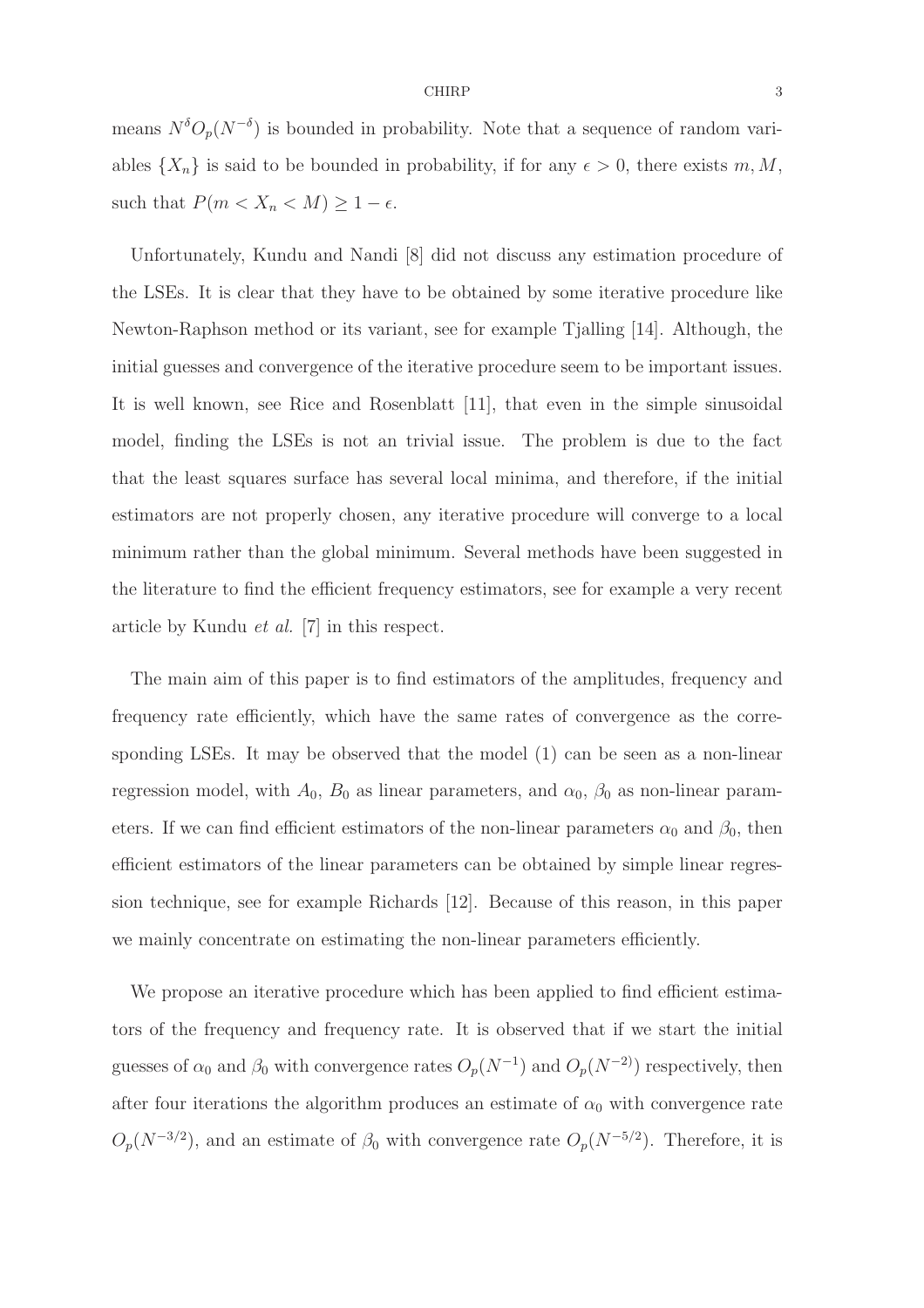clear that the proposed algorithm produces estimates which have the same rates of convergence as the LSEs. Moreover, it is known that the algorithm stops after finite number of iterations.

We perform some simulation experiments, to see the effectiveness of the proposed method for different sample sizes and for different error variances. It is observed that the algorithm works very well. The mean squared errors (MSEs) of the proposed estimators are very close to the corresponding MSEs of the LSEs, and both are very close to the corresponding asymptotic variance of the LSEs. Therefore, the proposed method can be used very effectively instead of the LSEs. For illustrative purposes, we have analyzed one simulated data, and the performance is very satisfactory.

The rest of the paper is organized as follows. We provide the properties of the LSEs in Section 2. In Section 3, we present the proposed algorithm and provide the theoretical justification of the algorithm. The simulation results and the analysis of a simulated data have been presented in Section 4. Conclusions appear in Section 5. All the proofs are presented in the Appendix.

### 2. Existing Results

In this section we present briefly the properties of the LSEs for ready reference. The LSEs of the unknown parameters of the model (1) can be obtained by minimizing  $S(\Theta)$  with respect to  $\Theta = (A, B, \alpha, \beta)$ , where

$$
S(\Theta) = \sum_{n=1}^{N} (y(n) - A\cos(\alpha n + \beta n^2) - B\sin(\alpha n + \beta n^2))^2
$$

$$
= \left[\mathbf{Y} - \mathbf{W}(\alpha, \beta)\begin{bmatrix} A \\ B \end{bmatrix}\right]^T \left[\mathbf{Y} - \mathbf{W}(\alpha, \beta)\begin{bmatrix} A \\ B \end{bmatrix}\right].
$$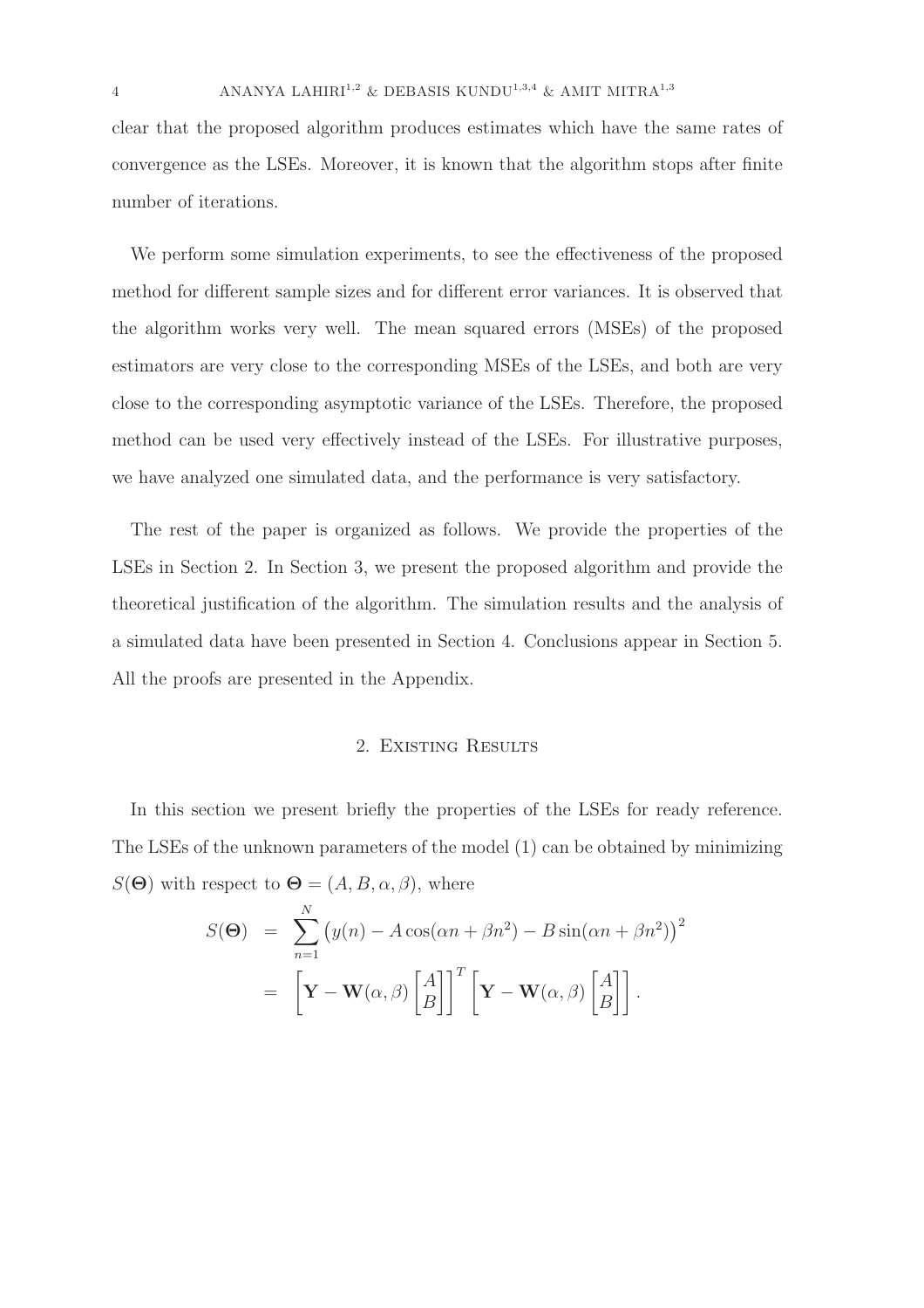CHIRP 5

Here  $\mathbf{Y} = (y(1), \dots, y(N))^T$ , is the  $N \times 1$  data vector and  $\mathbf{W}(\boldsymbol{\theta})$  is the  $N \times 2$  matrix of the following form;

(3) 
$$
\mathbf{W}(\boldsymbol{\theta}) = \begin{bmatrix} \cos(\alpha + \beta) & \sin(\alpha + \beta) \\ \cos(2\alpha + 4\beta) & \sin(2\alpha + 4\beta) \\ \vdots & \vdots \\ \cos(N\alpha + N^2\beta) & \sin(N\alpha + N^2\beta) \end{bmatrix}
$$

Note that, if  $\alpha$  and  $\beta$  are known the LSEs of  $A_0$  and  $B_0$  can be obtained as  $\widehat{A}(\boldsymbol{\theta})$ and  $\widehat{B}(\boldsymbol{\theta})$  respectively, where  $\boldsymbol{\theta} = (\alpha, \beta),$ 

(4) 
$$
\left(\widehat{A}(\boldsymbol{\theta}), \widehat{B}(\boldsymbol{\theta})\right)^T = \left(\mathbf{W}^T(\boldsymbol{\theta})\mathbf{W}(\boldsymbol{\theta})\right)^{-1}\mathbf{W}^T(\boldsymbol{\theta})\mathbf{Y},
$$

Therefore, the LSEs of  $\alpha_0$  and  $\beta_0$  can be obtained first by minimizing  $Q(\alpha, \beta)$  with respect to  $\alpha$  and  $\beta$ , where

(5) 
$$
Q(\alpha, \beta) = S(\widehat{A}(\boldsymbol{\theta}), \widehat{B}(\boldsymbol{\theta}), \alpha, \beta) = \mathbf{Y}^T \mathbf{W}(\boldsymbol{\theta}) (\mathbf{W}^T(\boldsymbol{\theta}) \mathbf{W}(\boldsymbol{\theta}))^{-1} \mathbf{W}^T(\boldsymbol{\theta}) \mathbf{Y}.
$$

Once the LSEs of  $\alpha_0$  and  $\beta_0$ , say  $\widehat{\alpha}$  and  $\widehat{\beta}$  are obtained the LSEs of  $A_0$  and  $B_0$  can be easily obtained as  $\widehat{A}(\widehat{\alpha}, \widehat{\beta})$  and  $\widehat{B}(\widehat{\alpha}, \widehat{\beta})$  respectively, see for example Richards [12]. Kundu and Nandi [8] derived the properties of the LSEs and it is as follows. The LSEs of the unknown parameters of the model (1) are consistent to the corresponding parameters and they have the following asymptotic distribution

$$
\left(N^{1/2}(\widehat{A}-A_0), N^{1/2}(\widehat{B}-B_0), N^{3/2}(\widehat{\alpha}-\alpha_0), N^{5/2}(\widehat{\beta}-\beta_0)\right) \stackrel{d}{\longrightarrow} N_4(\mathbf{0}, 4c\sigma^2\Sigma),
$$

where  $c = \sum_{j=-\infty}^{\infty} a(j)^2$ . The symbol ' $\stackrel{d}{\longrightarrow}$ ' means convergence in distribution,  $N_4(\mathbf{0}, 4c\sigma^2\Sigma)$  means a 4-variate normal distribution with mean vector **0**, the dispersion matrix  $4c\sigma^2\Sigma$  and

(6) 
$$
\Sigma = \frac{1}{A_0^2 + B_0^2} \begin{bmatrix} \frac{1}{2}(A_0^2 + 9B_0^2) & -4A_0B_0 & 18B_0 & -15B_0 \\ -4A_0B_0 & \frac{1}{2}(9A_0^2 + B_0^2) & -18A_0 & 15A_0 \\ 18B_0 & -18A_0 & 96 & -90 \\ -15B_0 & 15A_0 & -90 & 90 \end{bmatrix}.
$$

In the next section we provide the algorithm which produces consistent estimators of  $\alpha_0$  and  $\beta_0$  which have the same rates of convergence as the LSEs.

.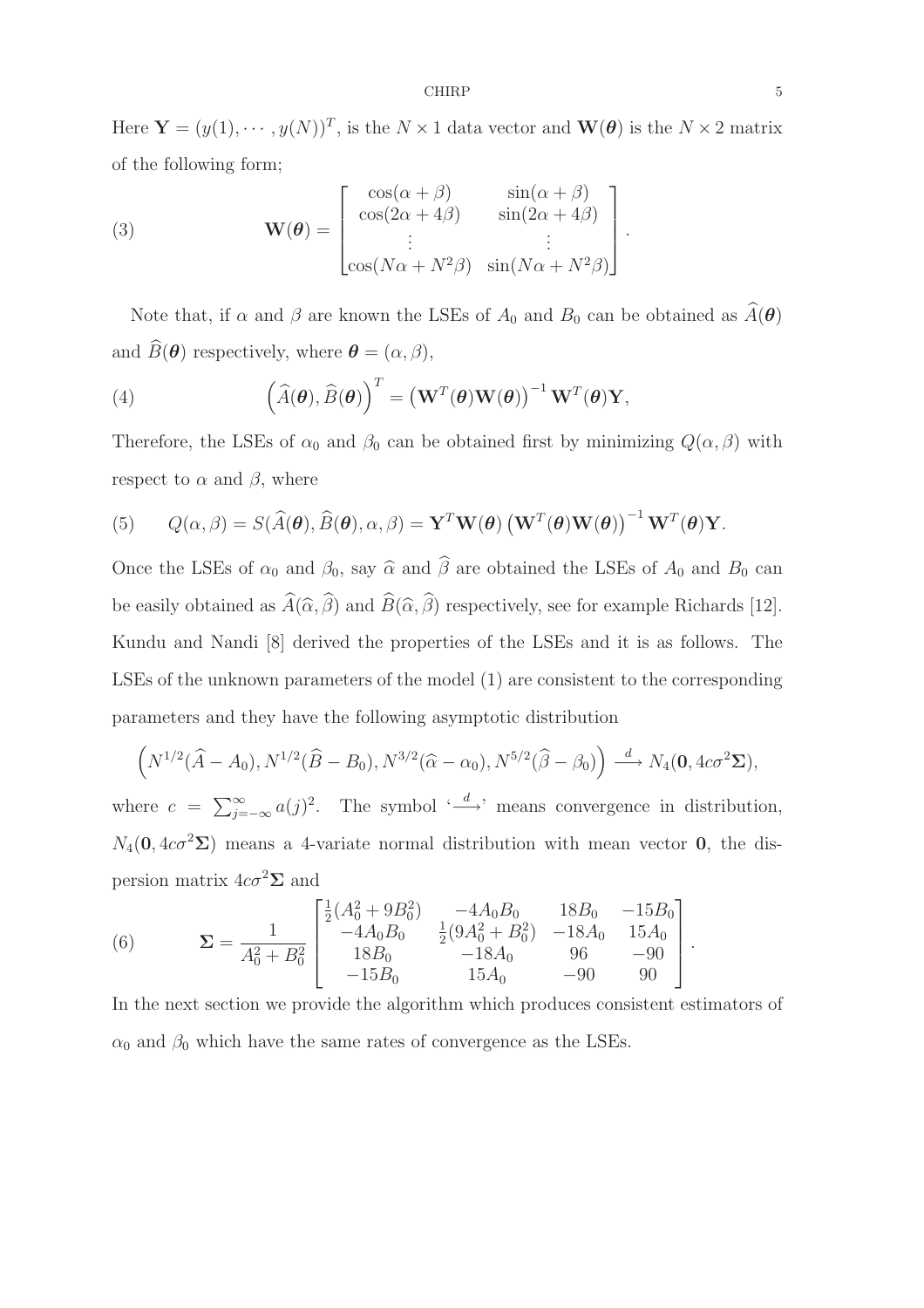# 3. Proposed Algorithm

The aim of this algorithm is to find the estimates of the frequency and frequency rate with the same rates of convergence as the LSEs. We will first deduce a method for improving the speed of convergence of general consistent estimators of  $\alpha_0$  and  $\beta_0$ : this method is the crucial tool for implementing the main algorithm devloped in this paper. If  $\tilde{\alpha}$  is an estimator of  $\alpha_0$ , such that  $\tilde{\alpha} - \alpha_0 = O_p(N^{(-1-\delta_1)})$ , for some  $\delta_1 > 0$ , and  $\beta$  is an estimator of  $\beta_0$ , such that  $\beta - \beta_0 = O_p(N^{(-2-\delta_2)})$ , for some  $\delta_2 > 0$ , then an improved estimator of  $\alpha_0$  can be obtained as

(7) 
$$
\widetilde{\widetilde{\alpha}} = \widetilde{\alpha} + \frac{48}{N^2} Im\left(\frac{P_N^{\alpha}}{Q_N}\right)
$$

with

(8) 
$$
P_N^{\alpha} = \sum_{n=1}^N y(n) \left( n - \frac{N}{2} \right) e^{-i(\tilde{\alpha}n + \tilde{\beta}n^2)} \text{ and } Q_N = \sum_{n=1}^N y(n) e^{-i(\tilde{\alpha}n + \tilde{\beta}n^2)}.
$$

Here  $Im(\cdot)$  denotes the imaginary part of the complex argument. Similarly, an improved estimator of  $\beta_0$  can be obtained as

(9) 
$$
\widetilde{\widetilde{\beta}} = \widetilde{\beta} + \frac{45}{N^4} Im\left(\frac{P_N^{\beta}}{Q_N}\right),
$$

with

(10) 
$$
P_N^{\beta} = \sum_{n=1}^N y(n) \left( n^2 - \frac{N^2}{3} \right) e^{-i(\tilde{\alpha}n + \tilde{\beta}n^2)}
$$

and  $Q_N$  is same as defined in (8).

The following two theorems provide the justification for the improved estimators, whose proofs will be provided in the appendix.

THEOREM 1: If 
$$
\tilde{\alpha} - \alpha_0 = O_p(N^{(-1-\delta_1)})
$$
 for  $\delta_1 > 0$  then  
\n(a)  $\tilde{\tilde{\alpha}} - \alpha_0 = O_p(N^{(-1-2\delta_1)})$  if  $\delta_1 \le \frac{1}{4}$   
\n(b)  $N^{\frac{3}{2}}(\tilde{\tilde{\alpha}} - \alpha_0) \xrightarrow{d} N(0, \sigma_1^2)$  if  $\delta_1 > \frac{1}{4}$ ,  
\nwhere  $\sigma_1^2 = \frac{384c\sigma^2}{A_0^2 + B_0^2}$ , the asymptotic variance of the LSE of  $\alpha_0$ .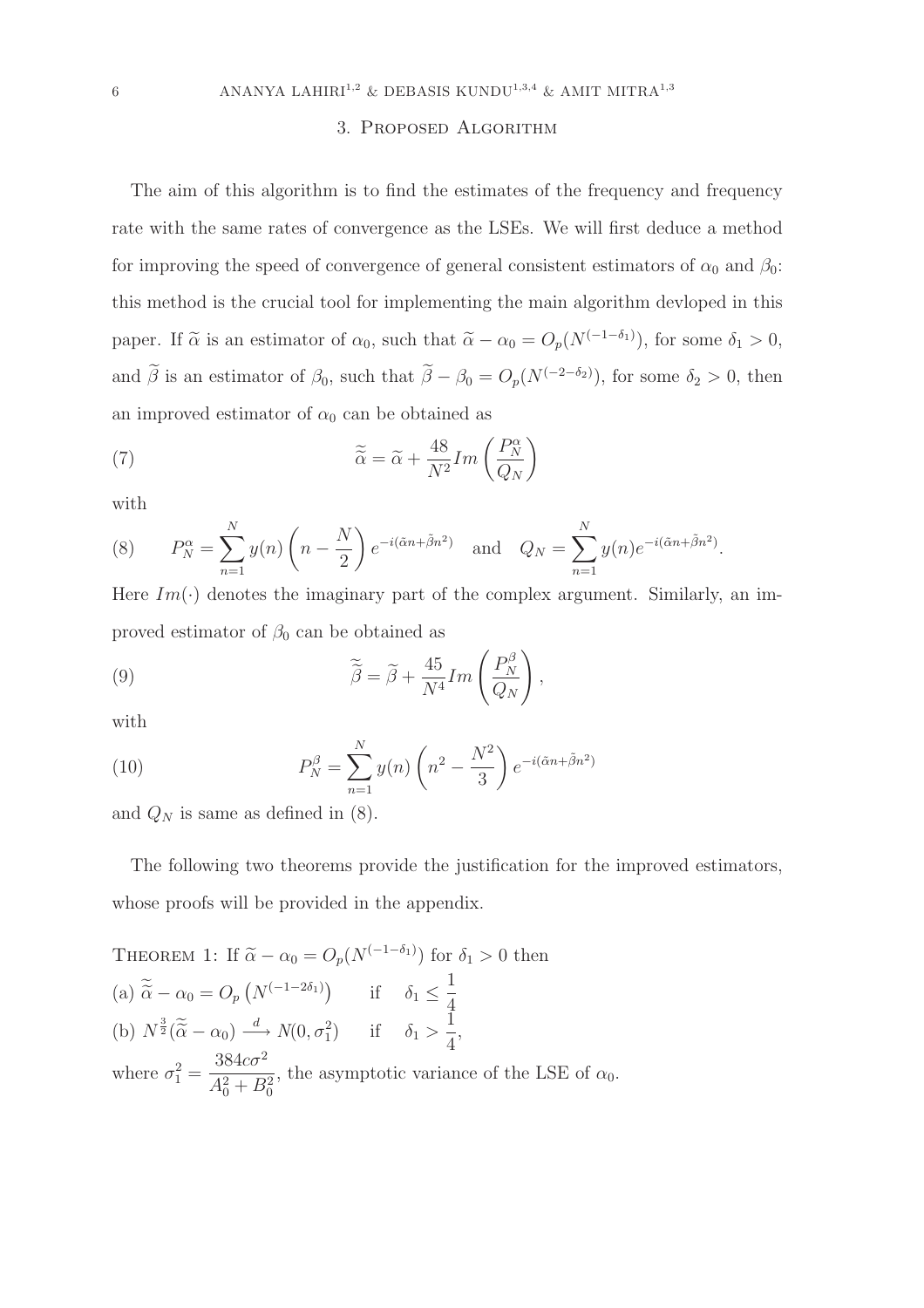CHIRP 7

THEOREM 2: If  $\tilde{\beta} - \beta_0 = O_p(N^{(-2-\delta_2)})$  for  $\delta_2 > 0$  then (a)  $\widetilde{\widetilde{\beta}} - \beta_0 = O_p(N^{(-2-2\delta_2)})$  if  $\delta_2 \le \frac{1}{4}$ 4 (b)  $N^{\frac{5}{2}}(\widetilde{\widetilde{\beta}} - \beta_0) \stackrel{d}{\longrightarrow} N(0, \sigma_2^2)$  if  $\delta_2 > \frac{1}{4}$ 4 where  $\sigma_2^2 =$  $360c\sigma^2$  $A_0^2 + B_0^2$ , the asymptotic variance of the LSE of  $\beta_0$ .

THEOREM 3: If  $\widetilde{\alpha} - \alpha_0 = O_p(N^{(-1-\delta_1)})$  and  $\widetilde{\beta} - \beta_0 = O_p(N^{(-2-\delta_2)})$ , then for  $\delta_1 > \frac{1}{4}$ 4 and for  $\delta_2 > \frac{1}{4}$ 4  $\overline{\text{Cov}(N^{\frac{3}{2}}(\widetilde{\alpha}-\alpha_0), N^{\frac{5}{2}}(\widetilde{\beta}-\beta_0)) \longrightarrow}$  $360c\sigma^2$  $A_0^2 + B_0^2$ .

Now we will show that starting from initial guesses  $\tilde{\alpha}$ ,  $\tilde{\beta}$ , with convergence rates  $\tilde{\alpha} - \alpha_0 = O_p(N^{-1})$  and  $\tilde{\beta} - \beta_0 = O_p(N^{-2})$  respectively, how the above procedure can be used to obtain efficient estimators. It may be noted that finding initial guesses with the above convergence rates are not very difficult. From Rice and Rosenblatt [11] it follows that if one can show,  $\tilde{\alpha}, \tilde{\beta}$ , the minimizer of  $Q(\alpha, \beta)$  are such that,  $N(\tilde{\alpha}-\alpha_0) \to 0$  a.s.,  $N^2(\beta-\beta_0) \to 0$  a.s., then one has the existence of such an initial guess when searched over the grids  $\left(\frac{\pi j}{N}\right)$ N ,  $\pi k$  $N^2$  $\setminus$ ,  $j = 1, \dots, N$ , and  $k = 1, \dots, N^2$ . Let  $\mathbf{\Theta}_0 = (A_0, B_0, \alpha_0, \beta_0)$  be the true parameter value and **D** is a diagonal matrix, such that  $\mathbf{D} = diag\left(-\frac{1}{\epsilon}\right)$  $\sqrt{N}$  $\frac{1}{\sqrt{2}}$  $\sqrt{N}$  $\frac{1}{\sqrt{1-\frac{1}{\sqrt{1-\frac{1}{\sqrt{1-\frac{1}{\sqrt{1-\frac{1}{\sqrt{1-\frac{1}{\sqrt{1-\frac{1}{\sqrt{1-\frac{1}{\sqrt{1-\frac{1}{\sqrt{1-\frac{1}{\sqrt{1-\frac{1}{\sqrt{1-\frac{1}{\sqrt{1-\frac{1}{\sqrt{1-\frac{1}{\sqrt{1-\frac{1}{\sqrt{1-\frac{1}{\sqrt{1-\frac{1}{\sqrt{1-\frac{1}{\sqrt{1-\frac{1}{\sqrt{1+\frac{1}{\sqrt{1+\frac{1}{\sqrt{1+\frac{1}{\sqrt{1+\frac{1}{\sqrt{1+\frac{1}{\sqrt{1+\frac{1$  $\overline{N\sqrt{N}}$  $\frac{1}{\sqrt{1+\epsilon}}$  $\overline{N^2\sqrt{N}}$ ,  $\setminus$ . Note that, see Kundu and Nandi [8],  $(11)$  $'(\Theta_0)\mathbf{D} = (\widetilde{\Theta} - \Theta_0)\mathbf{D}^{-1}[\mathbf{D}S''(\bar{\Theta})\mathbf{D}],$ 

where  $S'(\cdot)$  and  $S''(\cdot)$  are the derivative vector and the Hessian matrix of  $S(\cdot)$ , respectively, and  $\bar{\Theta}$  is a point on line joining  $\tilde{\Theta}$  and  $\Theta_0$ . It has been shown in Kundu and Nandi [8] that

(12) 
$$
\mathbf{D}S''(\bar{\mathbf{\Theta}})\mathbf{D} \longrightarrow \lim_{N \to \infty} \mathbf{D}S''(\mathbf{\Theta}_0)\mathbf{D} \quad a.s.,
$$

which is a positive definite matrix. Then (11) gives

(13) 
$$
(\widetilde{\Theta} - \Theta_0)(\sqrt{N}\mathbf{D})^{-1} = \left[ -\frac{1}{\sqrt{N}} S'(\Theta_0) \mathbf{D} \right] \left[ \mathbf{D} S''(\bar{\Theta}) \mathbf{D} \right]^{-1}.
$$

Also 
$$
\frac{-S'(\Theta_0)\mathbf{D}}{\sqrt{N}} \to 0
$$
 a.s. implies  $(\widetilde{\Theta} - \Theta_0)(\sqrt{N}\mathbf{D})^{-1} \to 0$  a.s. which means  

$$
N(\widetilde{\alpha} - \alpha_0) \to 0
$$
 a.s.,  $N^2(\widetilde{\beta} - \beta_0) \to 0$  a.s.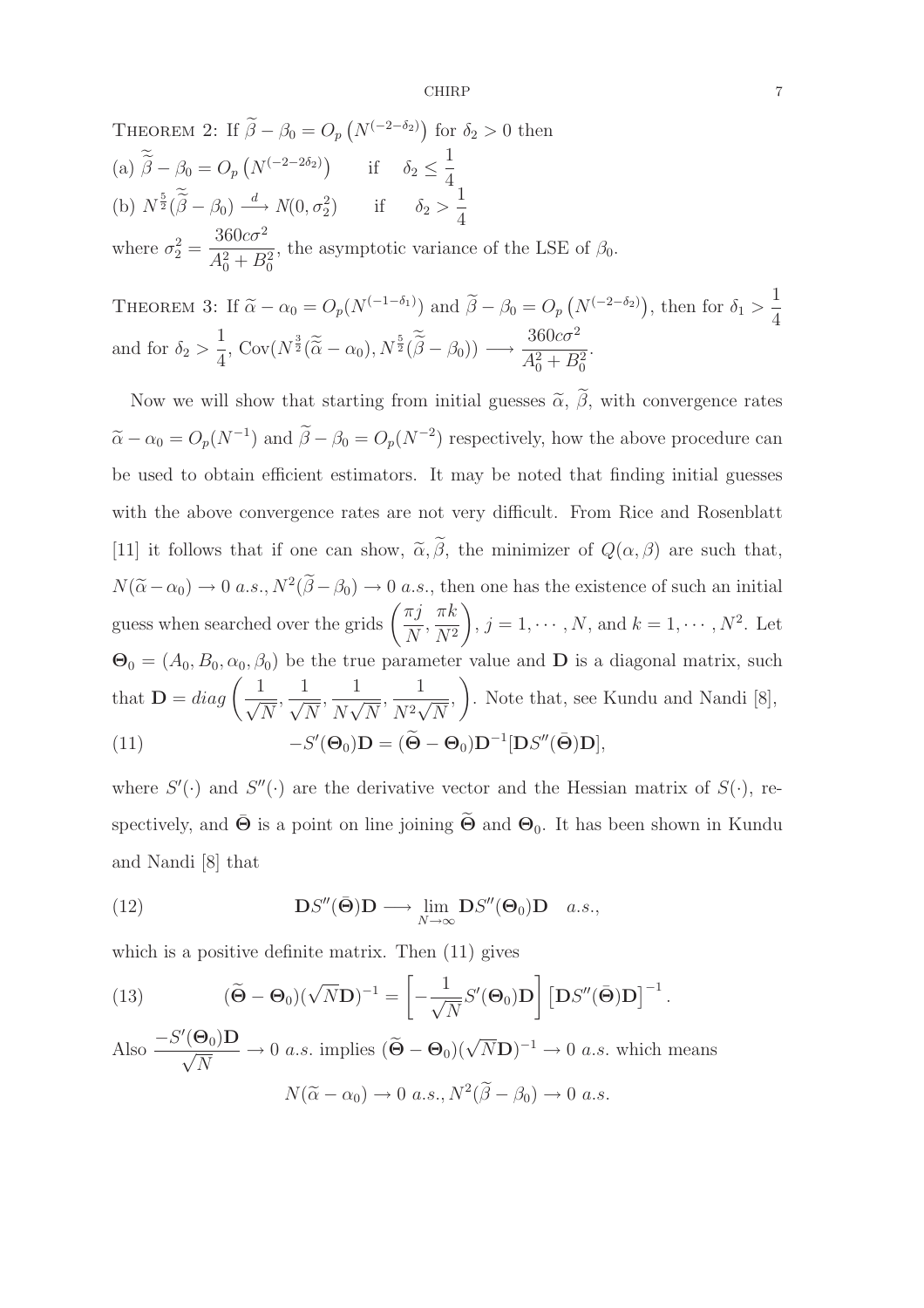The main idea of the proposed algorithm is not to use the whole sample size at the beginning, as it was first suggested by Bai et al. [2]. We will use part of the sample at the beginning and gradually proceed towards the complete sample. The algorithm can be described as follows. We will denote the estimates of  $\alpha_0$  and  $\beta_0$  obtained at the *i*-th iteration as  $\tilde{\alpha}^{(i)}$  and  $\tilde{\beta}^{(i)}$  respectively.

#### ALGORITHM:

Step 1: Choose  $N_1 = N^{8/9}$ . Therefore,  $\tilde{\alpha}^{(0)} - \alpha_0 = O_p(N^{-1}) = O_p(N_1^{-1-1/8})$  $\binom{n-1-1}{1}$ , and  $\widetilde{\beta}^{(0)} - \beta_0 = O_p(N^{-2}) = O_p(N_1^{-2-1/4})$  $\binom{1}{1}$ . Perform step (7) and (9). Therefore, after the 1-st iteration we have

$$
\widetilde{\alpha}^{(1)} - \alpha_0 = O_p(N_1^{-1-1/4}) = O_p(N^{-10/9}),
$$
 and  $\widetilde{\beta}^{(1)} - \beta_0 = O_p(N_1^{-2-\frac{1}{2}}) = O_p(N^{-20/9}).$ 

Step 2: Choose  $N_2 = N^{80/81}$ . Therefore,  $\tilde{\alpha}^{(1)} - \alpha_0 = O_p(N_2^{-1-1/8})$  $(\tilde{\beta}^{(1)} - \beta_0) =$  and  $(\tilde{\beta}^{(1)} - \beta_0) =$  $O_p(N_2^{-2-1/4})$  $2^{(-2-1/4})$ . Perform step (7) and (9). Therefore, after the 2-nd iteration we have  $\widetilde{\alpha}^{(2)} - \alpha_0 = O_p(N_2^{-1-1/4})$  $\widetilde{\beta}^{(2)} - \beta_0 = O_p(N^{-100/81}), \text{ and } \widetilde{\beta}^{(2)} - \beta_0 = O_p(N_2^{-2-1/2})$  $\binom{(-2)-1}{2} = O_p(N^{-200/81}).$ 

Step 3: Choose  $N_3 = N$ . Therefore,  $\tilde{\alpha}^{(2)} - \alpha_0 = O_p(N_3^{-1-19/81})$  $\hat{\beta}^{(2)} - \beta_0 =$ <br>3  $\hat{\beta}^{(2)} - \beta_0 =$  $O_p(N_3^{-2-38/81})$  $\binom{5}{3}$ . Perform step (7) and (9). Therefore, after the 3-rd iteration we have

$$
\tilde{\alpha}^{(3)} - \alpha_0 = O_p(N^{-1-38/81}), \text{ and } \tilde{\beta}^{(3)} - \beta_0 = O_p(N^{-2-76/81}).
$$

Step 4: Choose  $N_4 = N$ , and perform step (7) and (9). Now we obtain the required convergence rates, i.e.

$$
\widetilde{\alpha}^{(4)} - \alpha_0 = O_p(N^{-3/2}), \text{ and } \widetilde{\beta}^{(4)} - \beta_0 = O_p(N^{-5/2}).
$$

#### 4. Simulation and data analysis

4.1. Simulation Results: In this section we present some simulation results for different sample sizes and for different error variances to show how the proposed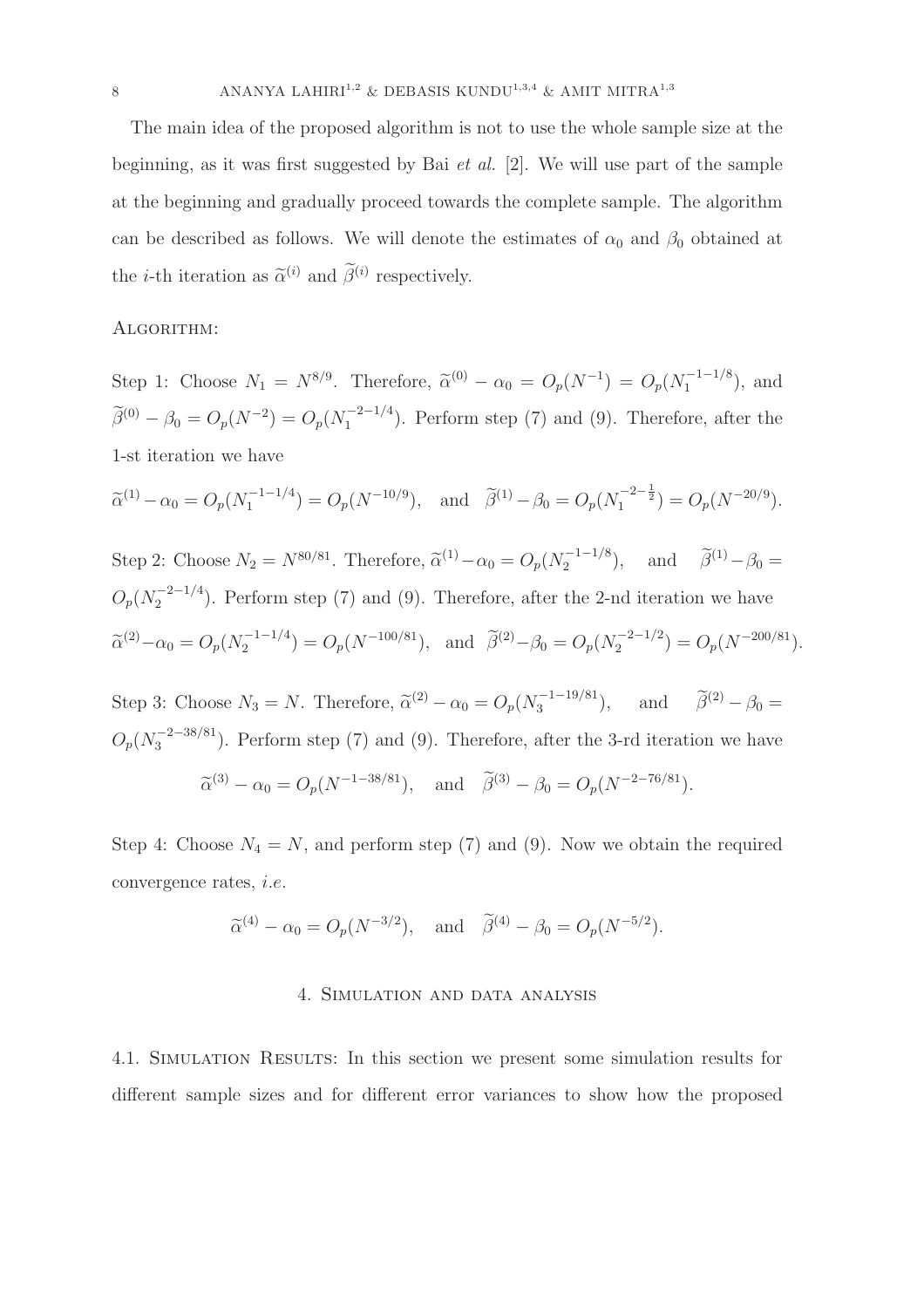| sample size |             | $\sigma^2 = 0.05$ |                   | $\sigma^2 = 0.5$  |                   |  |  |  |
|-------------|-------------|-------------------|-------------------|-------------------|-------------------|--|--|--|
| $N = 50$    | <b>PARA</b> | 1.75              | 1.05              | 1.75              | 1.05              |  |  |  |
|             | <b>ASYV</b> | $(0.1920000E-04)$ | $(0.7200000E-08)$ | $(0.1920000E-03)$ | $(0.7200000E-07)$ |  |  |  |
|             | MEAN (Algo) | 1.749280          | 1.050021          | 1.754682          | 1.049943          |  |  |  |
|             | MSE (Algo)  | $(0.3999998E-03)$ | $(0.1587378E-06)$ | $(0.6944025E-03)$ | $(0.1154047E-06)$ |  |  |  |
|             | MEAN (LSE)  | 1.749617          | 1.050007          | 1.748845          | 1.050022          |  |  |  |
|             | MSE (LSE)   | $0.1766448E-04)$  | $0.6171723E-08$   | $0.1816612E-03)$  | $0.6310458E-07$   |  |  |  |
| $N = 100$   | <b>PARA</b> | 1.75              | 1.05              | 1.75              | 1.05              |  |  |  |
|             | ASYV        | $(0.2400000E-05)$ | $(0.2250000E-09)$ | $(0.2400000E-04)$ | $(0.2250000E-08)$ |  |  |  |
|             | MEAN (Algo) | 1.751141          | 1.050000          | 1.750380          | 1.050003          |  |  |  |
|             | MSE (Algo)  | $(0.1595991E-03)$ | $(0.9806420E-08)$ | $(0.1851986E-03)$ | $(0.9809600E-08)$ |  |  |  |
|             | MEAN (LSE)  | 1.750060          | 1.049997          | 1.750345          | 1.049996          |  |  |  |
|             | MSE (LSE)   | $0.2423173E-05$   | $0.2181697E-09$   | $0.2432559E-04)$  | $0.2156012E-08$   |  |  |  |
| $N = 200$   | <b>PARA</b> | 1.75              | 1.05              | 1.75              | 1.05              |  |  |  |
|             | ASYV        | $(0.3000000E-06)$ | $(0.7031250E-11)$ | $(0.3000000E-05)$ | $(0.7031250E-10)$ |  |  |  |
|             | MEAN (Algo) | 1.750400          | 1.050000          | 1.750630          | 1.050005          |  |  |  |
|             | MSE (Algo)  | $(0.3999993E-05)$ | $(0.5969992E-09)$ | $(0.2389996E-04)$ | $(0.5991395E-09)$ |  |  |  |
|             | MEAN (LSE)  | 1.750051          | 1.049993          | 1.750236          | 1.049993          |  |  |  |
|             | MSE (LSE)   | $0.1248708E-05$   | $0.2637675E-10$   | $0.1766828E-04$   | $0.3679320E-09$   |  |  |  |

Table 1. Result for model with i.i.d. error

method behaves in practice. We consider the following model

(14) 
$$
y(n) = 2.0 \cos(1.75n + 1.05n^2) + 2.0 \sin(1.75n + 1.05n^2) + X(n).
$$

We have considered (i)  $X(n) = \varepsilon(n)$  (i.i.d. errors) and (ii)  $X(n) = \varepsilon(n) + 0.5\varepsilon(n-1)$ (stationary errors), where  $\varepsilon(n)$  's are *i.i.d.* normal random variables with mean 0 and variance  $\sigma^2$ . We have taken  $N = 50$ , 100 and 200,  $\sigma^2 = 0.05$  and 0.5. In each case we have obtained the initial guesses as has been suggested in Section 3. For each N and  $\sigma^2$ , we compute the average estimates of  $\alpha_0$  and  $\beta_0$ , and the associate MSEs based on 1000 replications. The results are reported in Table 1 and Table 2. For comparison purposes we have also computed the LSEs and the corresponding asymptotic variances.

From the results presented in Tables 1 and 2, it is clear that the performances of the estimators obtained by the proposed algorithm are quite satisfactory in comparison to the corresponding performances of the LSEs. The average MSEs of the proposed estimators are very close to the asymptotic variance of the corresponding LSEs. The performances are quite good even with moderate sample sizes. It is clear that even with the four steps of iterations, we are able to achieve the same accuracy of the LSEs.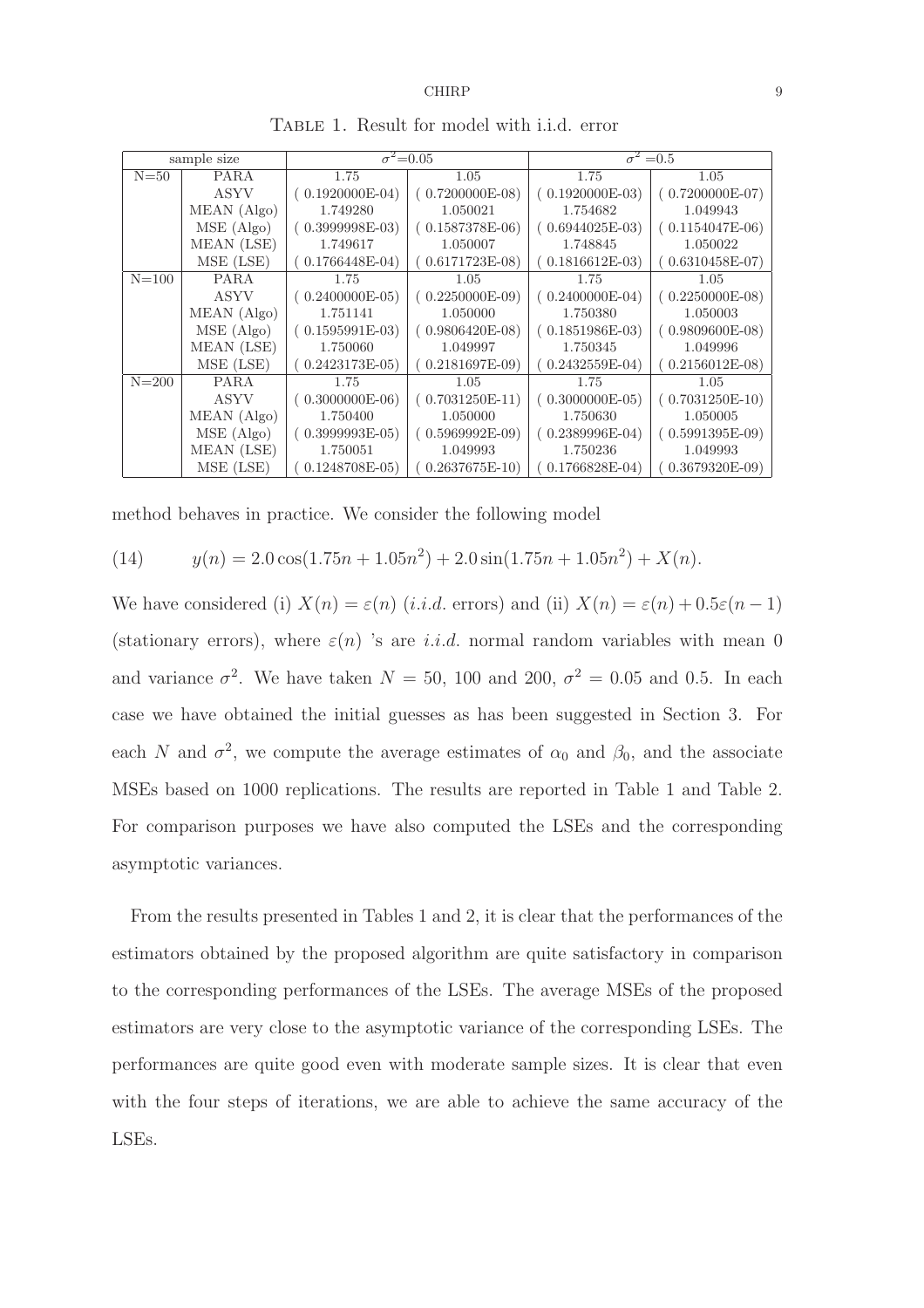| sample size |             | $\sigma^2 = 0.05$ |                   | $\sigma^2 = 0.5$  |                   |  |  |  |  |
|-------------|-------------|-------------------|-------------------|-------------------|-------------------|--|--|--|--|
| $N = 50$    | <b>PARA</b> | 1.75              | 1.05              | 1.75              | 1.05              |  |  |  |  |
|             | ASYV        | $(0.2400000E-04)$ | $(0.9000000E-08)$ | $(0.2400000E-03)$ | $(0.9000000E-07)$ |  |  |  |  |
|             | MEAN (Algo) | 1.755243          | 1.049993          | 1.754883          | 1.049946          |  |  |  |  |
|             | MSE (Algo)  | $(0.3999998E-03)$ | $0.4903598E-07$   | $(0.7968027E-03)$ | $(0.1484981E-06)$ |  |  |  |  |
|             | MEAN (LSE)  | 1.749538          | 1.050008          | 1.748546          | 1.050027          |  |  |  |  |
|             | MSE (LSE)   | $0.2336846E-04$   | $0.8118942E-08$   | $0.2410938E-03$   | $(0.8371937E-07)$ |  |  |  |  |
| $N = 100$   | <b>PARA</b> | 1.75              | 1.05              | 1.75              | 1.05              |  |  |  |  |
|             | ASYV        | $0.3000000E-05)$  | $(0.2812500E-09)$ | $(0.3000000E-04)$ | $(0.2812500E-08)$ |  |  |  |  |
|             | MEAN (Algo) | 1.750381          | 1.050007          | 1.749740          | 1.050009          |  |  |  |  |
|             | MSE (Algo)  | $(0.1699989E-03)$ | $(0.9807608E-08)$ | $(0.1931984E-03)$ | $(0.9812850E-08)$ |  |  |  |  |
|             | MEAN (LSE)  | 1.750003          | 1.049998          | 1.750168          | 1.049998          |  |  |  |  |
|             | MSE (LSE)   | $0.2838691E-05$   | $0.2514815E-09$   | $0.3133409E-04)$  | $(0.2738235E-08)$ |  |  |  |  |
| $N = 200$   | <b>PARA</b> | 1.75              | 1.05              | 1.75              | 1.05              |  |  |  |  |
|             | ASYV        | $(0.3750000E-06)$ | $(0.8789063E-11)$ | ( 0.3750000E-05)  | $(0.8789063E-10)$ |  |  |  |  |
|             | MEAN (Algo) | 1.750420          | 1.050001          | 1.750710          | 1.050004          |  |  |  |  |
|             | MSE (Algo)  | $(0.4999991E-05)$ | $0.5993741E-09$   | $0.2749995E-04$   | $(0.5977831E-09)$ |  |  |  |  |
|             | MEAN (LSE)  | 1.750030          | 1.049993          | 1.750358          | 1.049993          |  |  |  |  |
|             | MSE (LSE)   | $0.1477499E-05$   | $0.3188963E-10$   | $0.2170591E-04$   | $0.4467878E-09$   |  |  |  |  |

Table 2. Result for model with Stationary error

4.2. Data Analysis. In this subsection we present the analysis of a simulated data set mainly for illustrative purposes. We have generated a sample of size 100 from the following chirp model

(15) 
$$
y(n) = 1.5 \cos(1.0n + 1.0n^2) + 1.5 \sin(1.0n + 1.0n^2) + X(n)
$$

here  $X(n)$  is a sequence of *i.i.d.* Gaussian random variables with mean zero and variance 0.5. It is presented in Figure 1. We also present the least squares surface  $Q(\theta)$  in Figure 2 as defined in (5). Since  $Q(\theta)$  has only one trough, the initial guesses can be obtained as suggested in Section 3.

Using the algorithm, we obtained the estimates of  $A_0$ ,  $B_0$ ,  $\alpha_0$ ,  $\beta_0$  as 0.9386, 1.7922, 1.000000 and 1.000009 respectively. The associated 95% confidence intervals are obtained using bootstrap approach, and they are (0.0372, 1.8402), (1.2369, 2.3475), (0.9998, 1.0002) and (0.9999, 1.0001) respectively. The residuals are reported in Figure 3. From the run test it follows that the residuals are random, as expected.

### 5. Conclusion

In this paper we propose an efficient algorithm to estimate the nonlinear parameters of one dimensional chirp signal in presence of stationary noise. The main advantage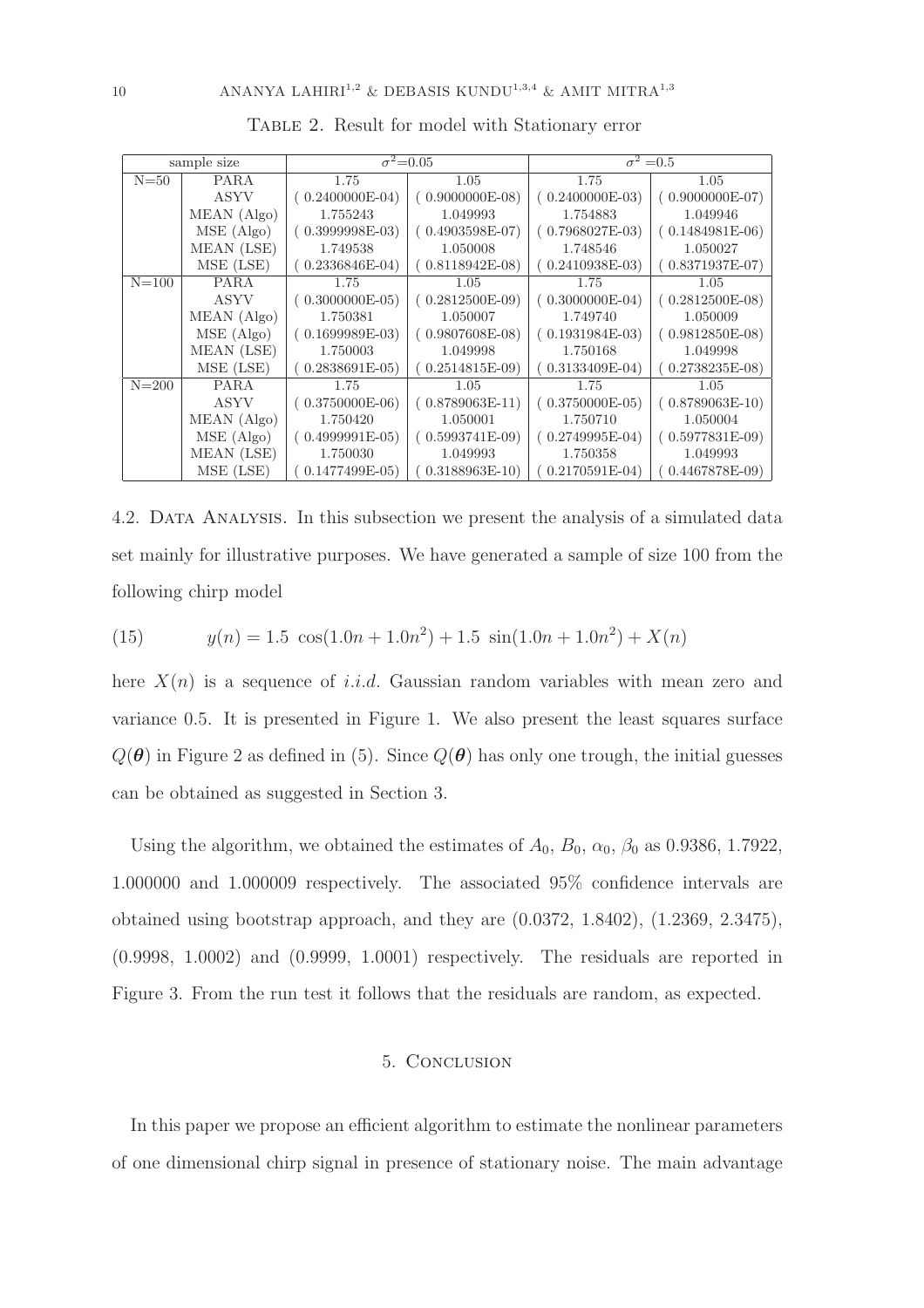

FIGURE 1. Simulated data from the Chirp Model (15) of size 100



FIGURE 2. Least squares surface plot

of the proposed algorithm is that starting from a reasonable starting values for both the frequency and frequency rate, in four steps only, it produces estimates which are asymptotically equivalent to the LSEs. We have also proposed how to obtain the reasonable initial guesses from the least squares surfaces. We have performed an extensive simulation experiments and it is observed that the proposed algorithm is working very well, and it is producing estimates which are quite close to the LSEs.

Although, in this paper we have considered the estimation procedure of the ordinary chirp model in presence of stationary noise, the method may be extended for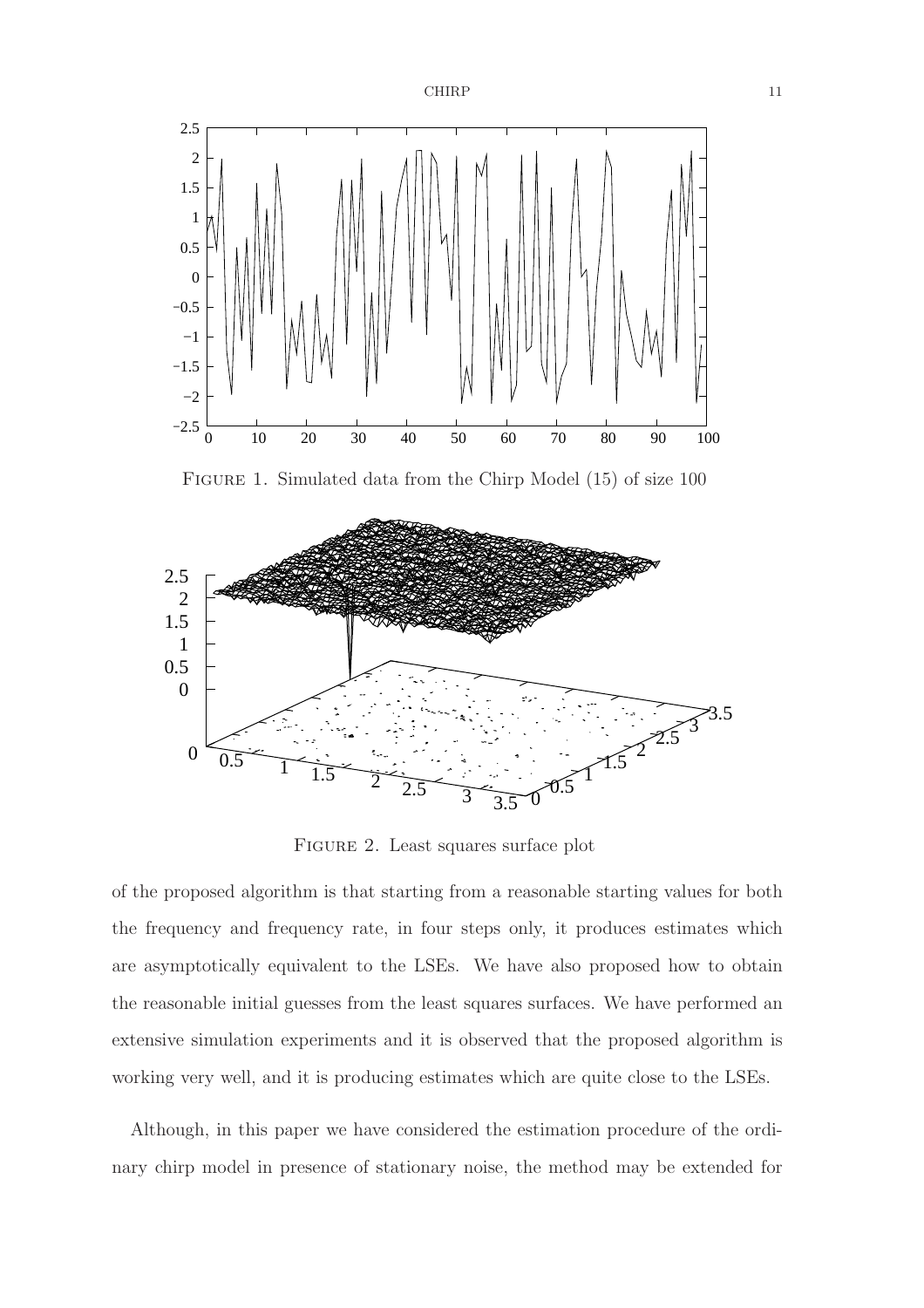

Figure 3. Residuals plot

generalized chirp signal model also as it was proposed by Djuric and Kay [3]. The work is in progress, it will be reported later.

### Acknowledgement

The authors would like to thank the associate editor and a referee for their vauable comments.

### **APPENDIX**

We need the following lemma for proving the theorems. Using Vinogradov's [15] result one can prove it.

**Lemma 1.** If  $(\theta_1, \theta_2)$  in  $(0, \pi) \times (0, \pi)$ ,  $t = 0, 1, 2$  then except for countable number of points the followings are true.

(i)

(16) 
$$
\lim_{N \to \infty} \frac{1}{N} \sum_{n=1}^{N} \cos(\theta_1 n + \theta_2 n^2) = \lim_{N \to \infty} \frac{1}{N} \sum_{n=1}^{N} \sin(\theta_1 n + \theta_2 n^2) = 0.
$$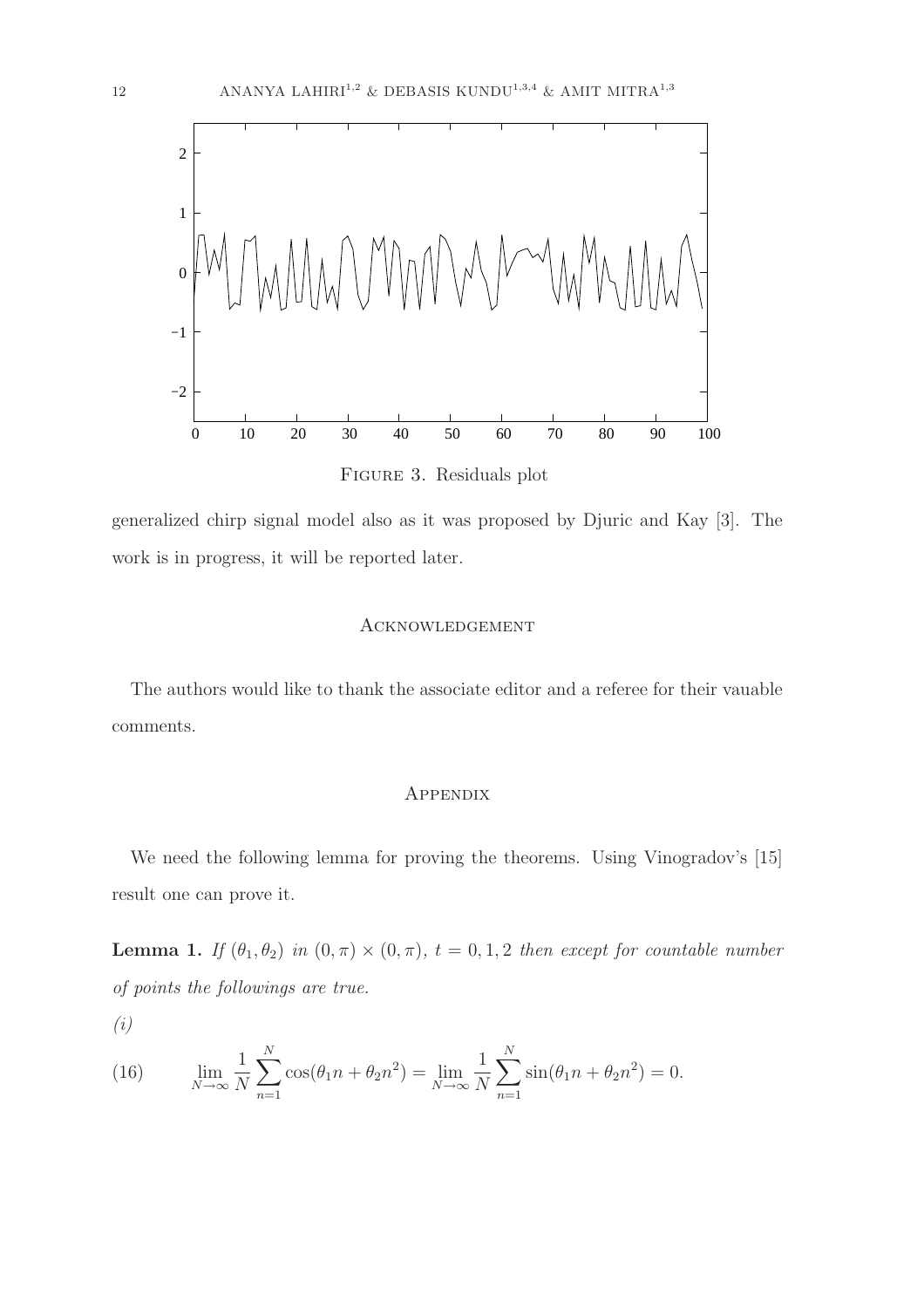CHIRP 13

(ii)

(17) 
$$
\lim_{N \to \infty} \frac{1}{N^{t+1}} \sum_{n=1}^{N} n^t \cos^2(\theta_1 n + \theta_2 n^2) = \frac{1}{2(t+1)}
$$

(18) 
$$
\lim_{N \to \infty} \frac{1}{N^{t+1}} \sum_{n=1}^{N} n^t \sin^2(\theta_1 n + \theta_2 n^2) = \frac{1}{2(t+1)}.
$$

(19) 
$$
\lim_{N \to \infty} \frac{1}{N^{t+1}} \sum_{n=1}^{N} n^t \sin(\theta_1 n + \theta_2 n^2) \cos(\theta_1 n + \theta_2 n^2) = 0.
$$

$$
(20)\ \lim_{N\to\infty}\frac{1}{N^{t+1}}\sum_{n=1}^{N-|h|}n^t\cos(\theta_1n+\theta_2n^2)\cos(\theta_1(n+h)+\theta_2(n+h)^2)=\begin{cases} 0\ \ \text{for }h\neq0\\ \ \text{and}\\ \frac{1}{2(t+1)}\ \ \text{for }h=0 \end{cases},
$$

# PROOF OF THEOREM 1:

Note that,

(21) 
$$
Q_N = \sum_{t=1}^N y(t)e^{-i(\tilde{\alpha}t + \tilde{\beta}t^2)}
$$

$$
= \sum_{t=1}^N (\frac{A_0 - iB_0}{2})e^{i[(\alpha_0 - \tilde{\alpha})t + (\beta_0 - \tilde{\beta})t^2]} + \sum_{t=1}^N (\frac{A_0 + iB_0}{2})e^{-i[(\alpha_0 + \tilde{\alpha})t + (\beta_0 + \tilde{\beta})t^2]}
$$

$$
+ \sum_{t=1}^N X(t)e^{-i(\tilde{\alpha}t + \tilde{\beta}t^2)}
$$

and

$$
P_N^{\alpha} = \sum_{t=1}^N y(t)(t - \frac{N}{2})e^{-i(\tilde{\alpha}t + \tilde{\beta}t^2)}
$$
  
(22) 
$$
= \sum_{t=1}^N X(t)(t - \frac{N}{2})e^{-i(\tilde{\alpha}t + \tilde{\beta}t^2)} + \sum_{t=1}^N (\frac{A_0 - iB_0}{2})(t - \frac{N}{2})e^{i[(\alpha_0 - \tilde{\alpha})t + (\beta_0 - \tilde{\beta})t^2]}
$$

$$
+ \sum_{t=1}^N (\frac{A_0 + iB_0}{2})(t - \frac{N}{2})e^{-i[(\alpha_0 + \tilde{\alpha})t + (\beta_0 + \tilde{\beta})t^2]}
$$

To get 2nd term in equation (21) we use the lemma 1 and get

$$
\sum_{t=1}^{N} e^{-i[(\alpha_0 + \tilde{\alpha})t + (\beta_0 + \tilde{\beta})t^2]} = o_p(N)
$$

Using lemma 1 and bivariate Taylor series expansion the 1st term in equation (21) becomes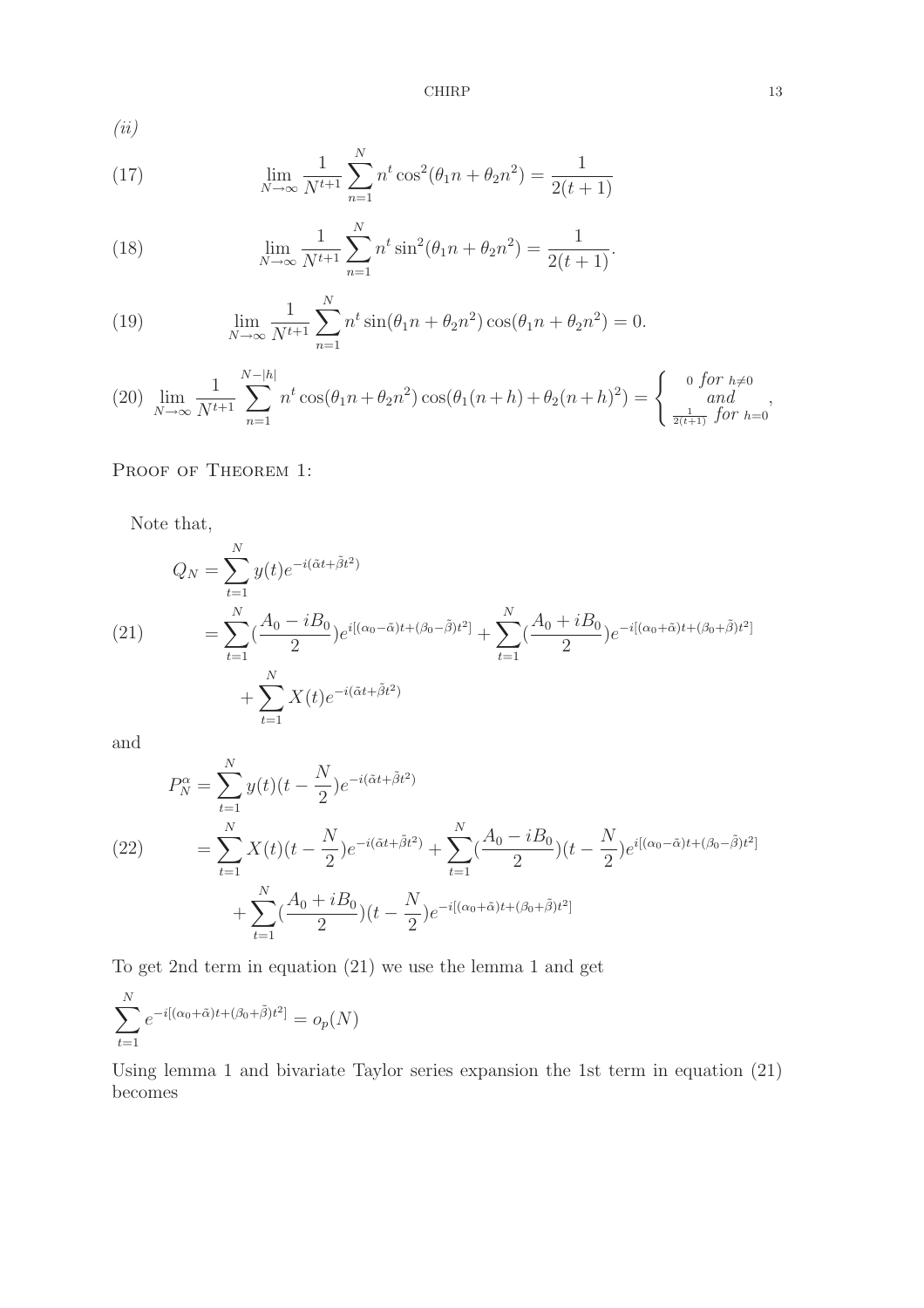$$
\sum_{t=1}^{N} e^{i[(\alpha_0 - \tilde{\alpha})t + (\beta_0 - \tilde{\beta})t^2]} \n= \sum_{t=1}^{N} \left[ e^{i[t(\alpha_0 - \alpha_0) + t^2(\beta_0 - \beta_0)]} + i(\alpha_0 - \tilde{\alpha})t + i(\beta_0 - \tilde{\beta})t^2 + \frac{i^2(\beta_0 - \tilde{\beta})^2t^4}{2!} e^{i[t(\alpha_0 - \alpha^*) + t^2(\beta_0 - \beta^*)]} + \frac{i^2(\beta_0 - \tilde{\beta})^2t^4}{2!} e^{i[t(\alpha_0 - \alpha^*) + t^2(\beta_0 - \beta^*)]} \right] \n+ \frac{2i^2(\alpha_0 - \tilde{\alpha})(\beta_0 - \tilde{\beta})t^3}{2!} e^{i[t(\alpha_0 - \alpha^*) + t^2(\beta_0 - \beta^*)]} \right] \n= O(N) + O_p(N^{-1-\delta_1})O(N^2) + O_p(N^{-2-\delta_2})O(N^3) + \frac{1}{2}O_p(N^{-2-2\delta_1})O_p(N^3) \n+ O_p(N^{-1-\delta_1})O_p(N^{-2-\delta_2})O_p(N^4) + \frac{1}{2}O_p(N^{-4-2\delta_2})O_p(N^5) \n= O_p(N) + O_p(N^{1-\delta_1}) + O_p(N^{1-\delta_2}) + \frac{1}{2}O_p(N^{1-2\delta_1}) + O_p(N^{1-\delta_2}) + \frac{1}{2}O_p(N^{1-2\delta_2}) \n= O_p(N) + O_p(N^{1-\min(\delta_1, \delta_2)}) + O_p(N^{1-\min(\delta_1, \delta_2)})
$$

where  $(\alpha^*, \beta^*)$  is a point on the line joining  $(\alpha_0, \beta_0)$  and  $(\tilde{\alpha}, \tilde{\beta})$ To calculate the 3rd term in equation (21) we need the following two observations.

(i) 
$$
\frac{1}{N^{n+\frac{1}{2}}} \sum_{t=1}^{N} t^n [\sin(\alpha_0 t + \beta_0 t^2)]X(t)
$$
 & 
$$
\frac{1}{N^{n+\frac{1}{2}}} \sum_{t=1}^{N} t^n [\cos(\alpha_0 t + \beta_0 t^2)]X(t)
$$
 satisfy conditions for Central Limit Theorem (CLT), see Fuller [4], when  $\alpha_0, \beta_0$  are the true value as in the model.

(ii) sup  $_{\alpha,\beta}$   $\frac{1}{N^{n+1}}\sum_{t=1}^N$  $t=1$  $t^n X(t) e^{i[\alpha t + \beta t^2]}$   $\rightarrow 0$  a.s.. It can be proved along the same line as Kundu and Nandi [8].

Now we choose L large such that  $1 - L \min(\delta_1, \delta_2) < 0$ . Then using again bivariate Taylor series expansion the 3rd term in equation (21) becomes

$$
\sum_{t=1}^{N} X(t)e^{-i(\tilde{\alpha}t+\tilde{\beta}t^{2})} = \sum_{t=1}^{N} X(t) \left[ e^{-i(t\alpha_{0}+t^{2}\beta_{0})} + \sum_{l=1}^{L-1} \frac{(-i(\tilde{\alpha}-\alpha_{0})t)^{l}}{l!} e^{-i(t\alpha_{0}+t^{2}\beta_{0})} + \sum_{l=1}^{L-1} \frac{(-i(\tilde{\beta}-\beta_{0})t^{2})^{l}}{l!} e^{-i(t\alpha_{0}+t^{2}\beta_{0})} + \sum_{l=1}^{L-1} \sum_{k=1}^{l} \frac{(i(\tilde{\alpha}-\alpha_{0})t)^{k}(i(\tilde{\beta}-\beta_{0})t^{2})^{l-k}}{k!(l-k)!} e^{-i(t\alpha_{0}+t^{2}\beta_{0})} + \sum_{k=0}^{L} \frac{(i(\tilde{\alpha}-\alpha_{0})t)^{k}(i(\tilde{\beta}-\beta_{0})t^{2})^{L-k}}{k!(L-k)!} e^{-i(t\alpha^{*}+t^{2}\beta^{*})} \right]
$$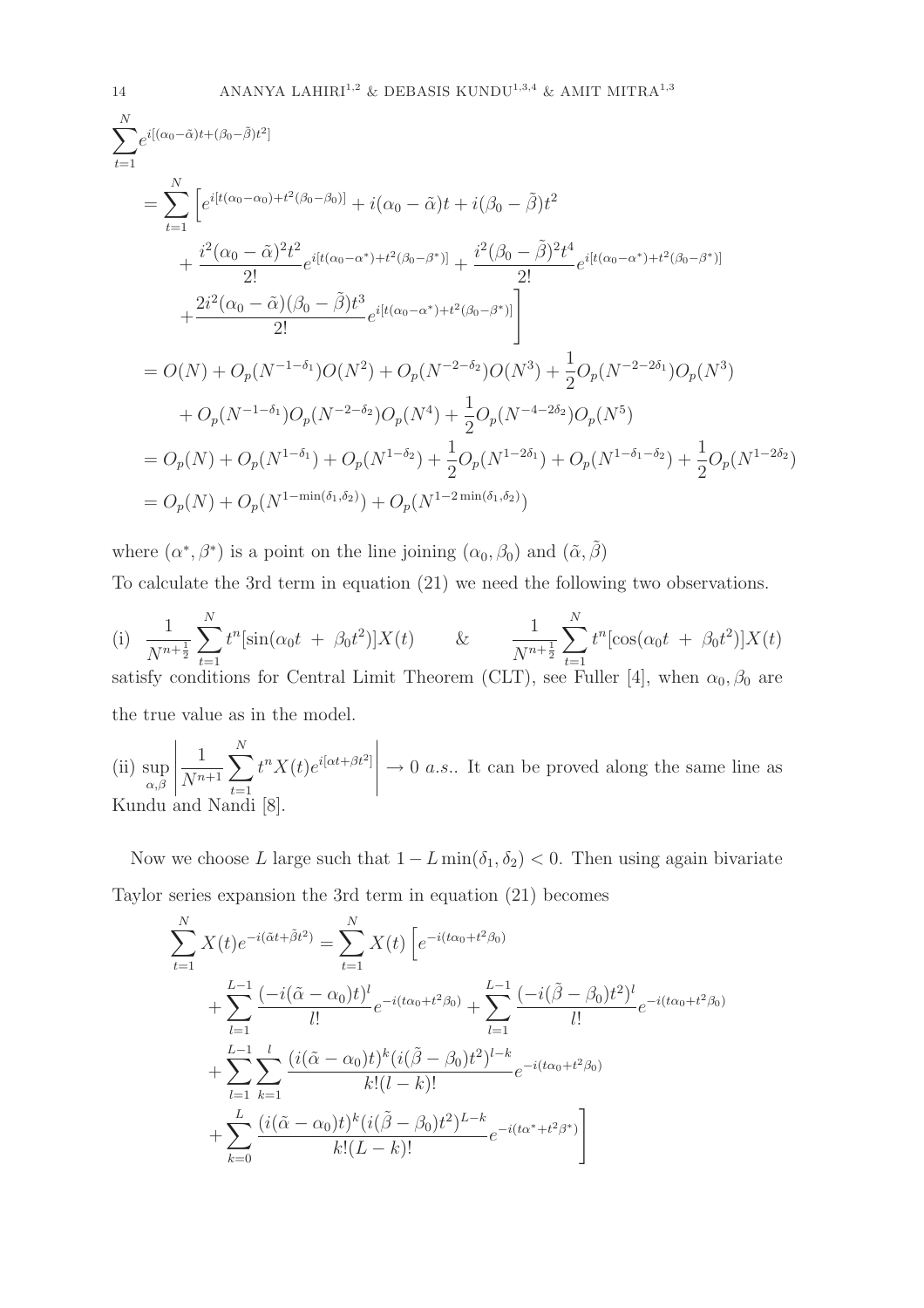CHIRP 15

$$
=O_{p}(N^{\frac{1}{2}})+\sum_{l=1}^{L-1}\frac{1}{l!}O_{p}(N^{-l-l\delta_{1}})O_{p}(N^{l+\frac{1}{2}})+\sum_{l=1}^{L-1}\frac{1}{l!}O_{p}(N^{-2l-l\delta_{2}})O_{p}(N^{2l+\frac{1}{2}})
$$
  
+
$$
\sum_{l=1}^{L-1}\sum_{k=1}^{l}\frac{1}{k!(l-k)!}O_{p}(N^{-k-k\delta_{1}})O_{p}(N^{-2(l-k)-(l-k)\delta_{2}})O_{p}(N^{k+2(l-k)+\frac{1}{2}})
$$
  
+
$$
\sum_{k=0}^{L}\frac{1}{k!(L-k)!}O_{p}(N^{-k-k\delta_{1}})O_{p}(N^{-2(L-k)-(L-k)\delta_{2}})O_{p}(N^{k+2(L-k)+1})
$$
  
=
$$
O_{p}(N^{\frac{1}{2}})+\sum_{l=1}^{L-1}\frac{1}{l!}[O_{p}(N^{\frac{1}{2}-l\delta_{1}})+O_{p}(N^{\frac{1}{2}-l\delta_{2}})]+\sum_{l=1}^{L-1}\sum_{k=1}^{l}\frac{1}{k!(l-k)!}[O_{p}(N^{\frac{1}{2}-k\delta_{1}-(l-k)\delta_{2}})]
$$
  
+
$$
\sum_{k=0}^{L}\frac{1}{k!(L-k)!}[O_{p}(N^{1-k\delta_{1}-(L-k)\delta_{2}})]
$$
  
=
$$
O_{p}(N^{\frac{1}{2}})+\sum_{l=1}^{L-1}\sum_{k=0}^{l}\frac{1}{k!(l-k)!}[O_{p}(N^{\frac{1}{2}-k\delta_{1}-(l-k)\delta_{2}})]+\sum_{k=0}^{L}\frac{1}{k!(L-k)!}[O_{p}(N^{1-k\delta_{1}-(L-k)\delta_{2}})]
$$
  
=
$$
O_{p}(N^{\frac{1}{2}})+\sum_{l=1}^{L-1}O_{p}(N^{\frac{1}{2}})\frac{1}{l!}(N^{-\delta_{1}}+N^{-\delta_{2}})^{l}+O_{p}(N)\frac{1}{L!}(N^{-\delta_{1}}+N^{-\delta_{2}})^{L}
$$
  
=
$$
O_{p}(N^{\frac{1}{2}})+\sum_{l=1}^{L-1}\frac{1}{l!}O_{p}(N
$$

Then equation (21) becomes

$$
Q_N = \left(\frac{A_0 - iB_0}{2}\right)[O_p(N) + O_p(N^{1-\delta_1}) + O_p(N^{1-2\delta_1})] + \left(\frac{A_0 + iB_0}{2}\right)o_p(N) + O_p(N^{\frac{1}{2}})
$$
  
=  $O_p(N)\left(\frac{A_0 - iB_0}{2}\right)$ 

Bivariate Taylor series gives 1st term in equation (22) as

$$
\sum_{t=1}^{N} X(t)(t - \frac{N}{2})e^{-i(\tilde{\alpha}t + \tilde{\beta}t^{2})} = \sum_{t=1}^{N} X(t)(t - \frac{N}{2}) \left[ e^{-i(t\alpha_{0} + t^{2}\beta_{0})} + \sum_{l=1}^{L-1} \frac{(-i(\tilde{\alpha} - \alpha_{0})t)^{l}}{l!} e^{-i(t\alpha_{0} + t^{2}\beta_{0})} + \sum_{l=1}^{L-1} \frac{(-i(\tilde{\beta} - \beta_{0})t^{2})^{l}}{l!} e^{-i(t\alpha_{0} + t^{2}\beta_{0})} + \sum_{l=1}^{L-1} \sum_{k=1}^{l} \frac{(i(\tilde{\alpha} - \alpha_{0})t)^{k}(i(\tilde{\beta} - \beta_{0})t^{2})^{l-k}}{k!(l-k)!} e^{-i(t\alpha_{0} + t^{2}\beta_{0})} + \sum_{k=0}^{L} \frac{(i(\tilde{\alpha} - \alpha_{0})t)^{k}(i(\tilde{\beta} - \beta_{0})t^{2})^{L-k}}{k!(L-k)!} e^{-i(t\alpha^{*} + t^{2}\beta^{*})} \right]
$$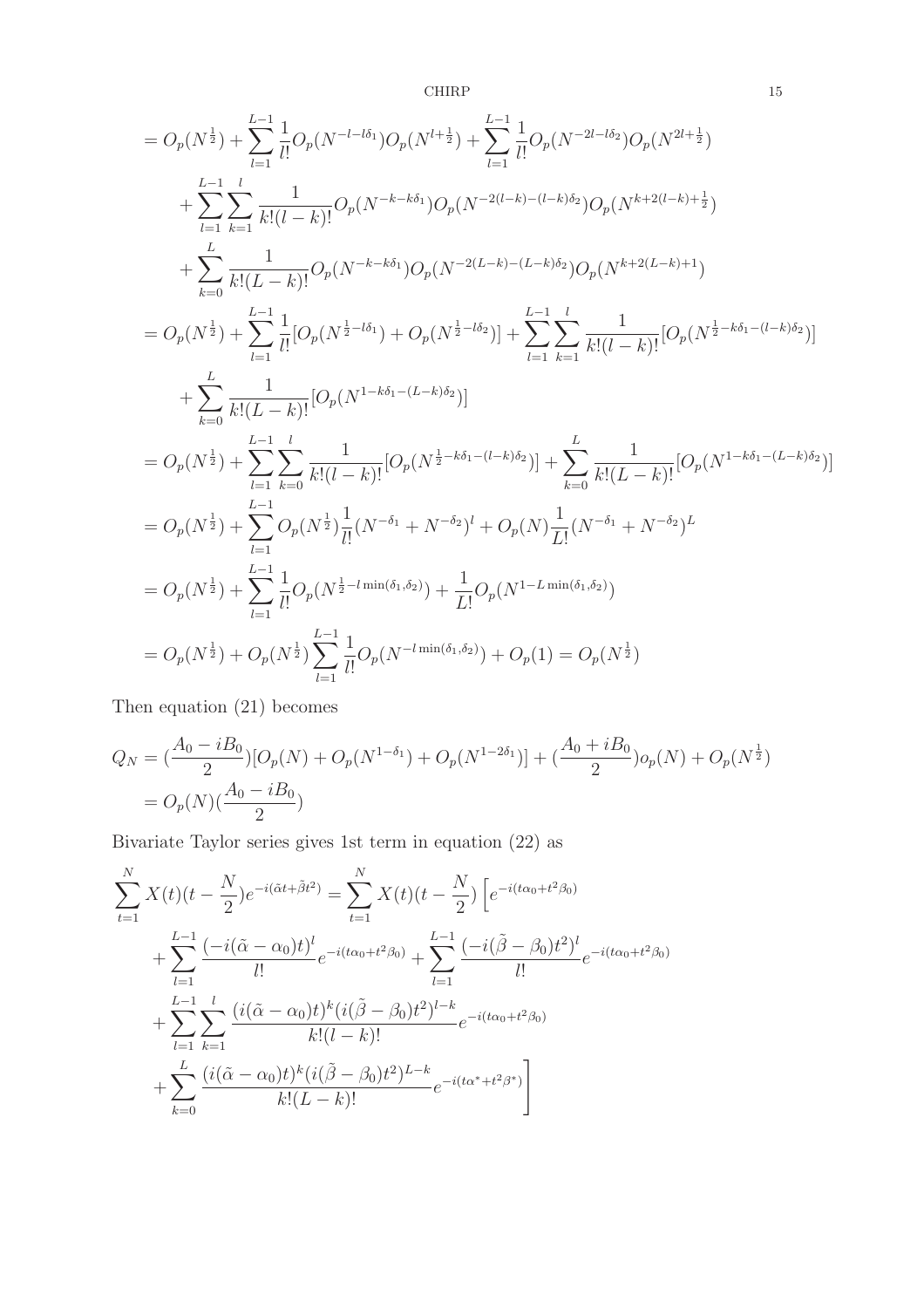$$
= \sum_{t=1}^{N} X(t)(t - \frac{N}{2})e^{-i(t\alpha_0 + t^2\beta_0)}
$$
  
+ 
$$
\sum_{l=1}^{L-1} \frac{1}{l!}O_p(N^{-l - l\delta_1})O_p(N^{l + \frac{3}{2}}) + \sum_{l=1}^{L-1} \frac{1}{l!}O_p(N^{-2l - l\delta_2})O_p(N^{2l + \frac{3}{2}})
$$
  
+ 
$$
\sum_{l=1}^{L-1} \sum_{k=1}^{l} \frac{1}{k!(l-k)!}O_p(N^{-k - k\delta_1})O_p(N^{-2(l-k) - (l-k)\delta_2})O_p(N^{k + 2(l-k) + \frac{3}{2}})
$$
  
+ 
$$
\sum_{k=0}^{L} \frac{1}{k!(L-k)!}O_p(N^{-k - k\delta_1})O_p(N^{-2(L-k) - (L-k)\delta_2})O_p(N^{k + 2(L-k) + 2})
$$
  
= 
$$
\sum_{t=1}^{N} X(t)(t - \frac{N}{2})e^{-i(t\alpha_0 + t^2\beta_0)} + \sum_{l=1}^{L-1} \frac{1}{l!} [O_p(N^{\frac{3}{2} - l\delta_1}) + O_p(N^{\frac{3}{2} - l\delta_2})]
$$
  
+ 
$$
\sum_{l=1}^{L-1} \sum_{k=1}^{l} \frac{1}{k!(l-k)!} [O_p(N^{\frac{3}{2} - k\delta_1 - (l-k)\delta_2})] + \sum_{k=0}^{L} \frac{1}{k!(L-k)!} [O_p(N^{2 - k\delta_1 - (L-k)\delta_2})]
$$
  
= 
$$
\sum_{k=1}^{N} X(t)(t - \frac{N}{2})e^{-i(t\alpha_0 + t^2\beta_0)} + \sum_{l=1}^{L-1} \sum_{k=0}^{l} \frac{1}{k!(l-k)!} [O_p(N^{\frac{3}{2} - k\delta_1 - (l-k)\delta_2})]
$$
  
= 
$$
\sum_{t=1}^{N} X(t)(t - \frac{N}{2})e^{-i(t\alpha_0 + t^2\beta_0)} + \sum_{l=1}^{L-1} O_p(N^{\frac{3}{2}}) \frac{1}{l!} (N^{-\delta_1} + N^{-\delta_2})^l + O_p(N^2) \frac{1}{L!} (N^{-
$$

Again using Taylor series we get 2nd term in equation (22) as

$$
\sum_{t=1}^{N} (t - \frac{N}{2}) e^{i[(\alpha_0 - \tilde{\alpha})t + (\beta_0 - \tilde{\beta})t^2]} \n= \sum_{t=1}^{N} (t - \frac{N}{2}) \left[ e^{i[t(\alpha_0 - \alpha_0) + t^2(\beta_0 - \beta_0)]} + i(\alpha_0 - \tilde{\alpha})t + i(\beta_0 - \tilde{\beta})t^2 \right. \n+ \frac{i^2(\alpha_0 - \tilde{\alpha})^2 t^2}{2!} e^{i[t(\alpha_0 - \alpha^*) + t^2(\beta_0 - \beta^*)]} + \frac{i^2(\beta_0 - \tilde{\beta})^2 t^4}{2!} e^{i[t(\alpha_0 - \alpha^*) + t^2(\beta_0 - \beta^*)]} \n+ \frac{2i^2(\alpha_0 - \tilde{\alpha})(\beta_0 - \tilde{\beta})t^3}{2!} e^{i[t(\alpha_0 - \alpha^*) + t^2(\beta_0 - \beta^*)]} \right]
$$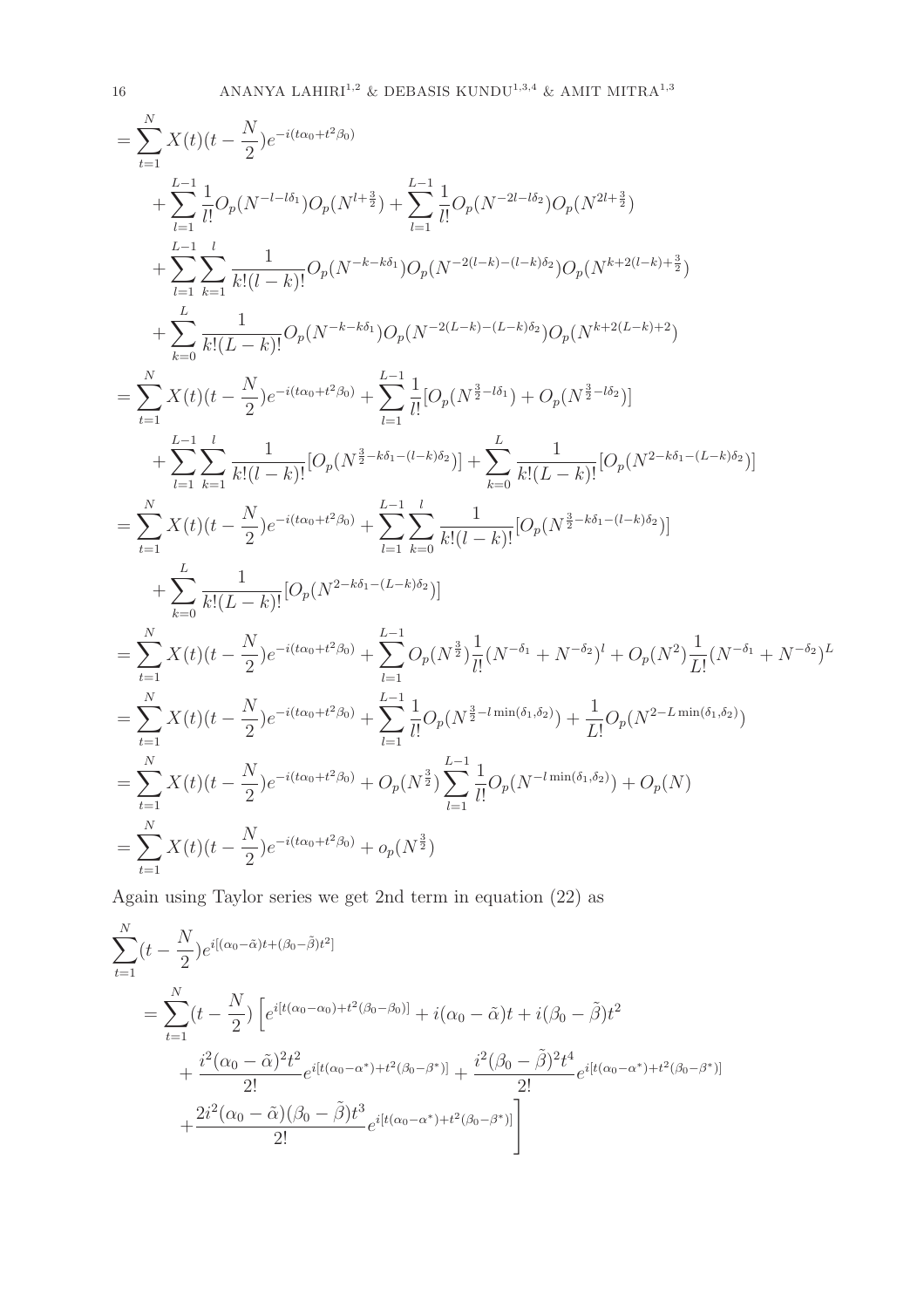CHIRP  
\n
$$
= O(N) + i(\alpha_0 - \tilde{\alpha})O(N^3) + i(\alpha_0 - \tilde{\alpha})O_p(N^{-1-\delta_1})O_p(N^4)
$$
\n
$$
+ i(\alpha_0 - \tilde{\alpha})(\beta_0 - \tilde{\beta})O(N^5)
$$
\n
$$
+ i(\beta_0 - \tilde{\beta})O(N^4) + i(\beta_0 - \tilde{\beta})O_p(N^{-2-\delta_2})O_p(N^6)
$$
\n
$$
= O_p(N) + i(\alpha_0 - \tilde{\alpha})[O_p(N^3) + O_p(N^{3-\delta_1}) + O_p(N^{3-\delta_2})]
$$
\n
$$
+ O_p(N^{2-\delta_2}) + O_p(N^{2-2\delta_2})
$$
\n
$$
= o_p(N^2) + i(\alpha_0 - \tilde{\alpha})[O_p(N^3) + O_p(N^{3-\delta_1}) + O_p(N^{3-\delta_2})]
$$

For 3rd term in equation (22) we calculate

$$
\sum_{t=1}^{N} (t - \frac{N}{2}) e^{-i[(\alpha_0 + \tilde{\alpha})t + (\beta_0 + \tilde{\beta})t^2]} = \sum_{t=1}^{N} (t - \frac{N}{2}) O_p(1) = O_p(N)
$$

Then equation (22) becomes

$$
P_N^{\alpha} = \left(\frac{A_0 - iB_0}{2}\right) i(\alpha_0 - \tilde{\alpha}) [O_p(N^3) + O_p(N^{3-\delta_1}) + O_p(N^{3-2\delta_1})] + \left(\frac{A_0 + iB_0}{2}\right) O_p(N)
$$
  
+  $o_p(N^2) + o_p(N^{\frac{3}{2}}) + \sum_{t=1}^N X(t)(t - \frac{N}{2})e^{-i(\alpha_0 t + \beta_0 t^2)}$   
=  $\sum_{t=1}^N X(t)(t - \frac{N}{2})e^{-i(\alpha_0 t + \beta_0 t^2)} + \left(\frac{A_0 - iB_0}{2}\right) i(\alpha_0 - \tilde{\alpha}) [O_p(N^3) + O_p(N^{3-\delta_1})]$   

$$
\tilde{\alpha} = \tilde{\alpha} + \frac{48}{N^2} Im[\frac{P_N^{\alpha}}{Q_N}]
$$
  

$$
\tilde{\alpha} = \tilde{\alpha} + \frac{48}{N^2} Im[\frac{(\frac{A_0 - iB_0}{2})i(\alpha_0 - \tilde{\alpha})[O_p(N^3) + O_p(N^{3-\delta_1})] + \sum_{t=1}^N X(t)(t - \frac{N}{2})e^{-i(\alpha_0 t + \beta_0 t^2)}}{O_p(N)(\frac{A_0 - iB_0}{2})}]
$$
  

$$
\tilde{\alpha} = \tilde{\alpha} + (\alpha_0 - \tilde{\alpha}) + (\alpha_0 - \tilde{\alpha})O_p(N^{-\delta_1}) + \frac{48}{N^2} Im\left[\sum_{t=1}^N X(t)(t - \frac{N}{2})e^{-i(\alpha_0 t + \beta_0 t^2)}\right]
$$

Now using Lemma 1 the variance of

$$
Z_1 = \frac{48}{N^{\frac{1}{2}}} Im \left[ \frac{\sum_{t=1}^{N} X(t)(t - \frac{N}{2})e^{-i(\alpha_0 t + \beta_0 t^2)}}{O_p(N)(\frac{A_0 - iB_0}{2})} \right]
$$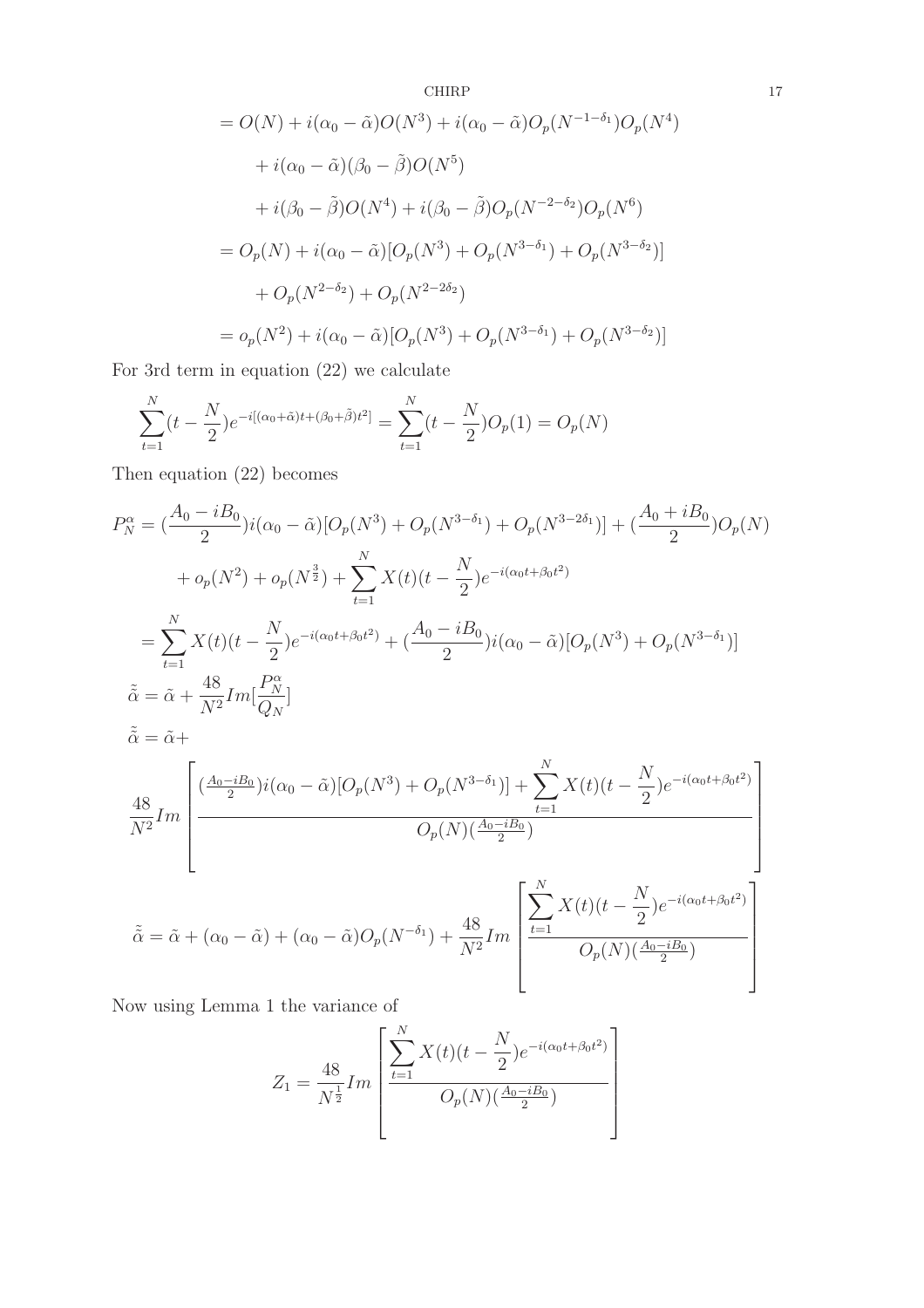is asymptotically same as asymptotic variance of LSE of  $\alpha_0$ . So  $\tilde{\alpha} - \alpha_0 = O_p(N^{(-1-\delta_1)})$  $\frac{1}{2}$ ) then  $\tilde{\alpha} - \alpha_0 = O_p(N^{(-1-2\delta_1)})$  if  $\delta_1 \leq \frac{1}{4} N^{\frac{3}{2}}(\tilde{\alpha} - \alpha_0) \to N(0, \sigma_1^2)$  if where  $\delta_1 \in (0, \frac{1}{2})$  $\frac{1}{4}$  by CLT of stochastic process in Fuller [4] where  $\sigma_1^2 = \frac{384\sigma^2 c}{A_0^2 + B_0^2}$  is asymptotic  $\delta_1 > \frac{1}{4}$ variance of LSE of  $\alpha_0$  where  $c = \sum_{n=1}^{\infty}$  $a(j)^2$ . j=−∞

PROOF OF THEOREM 2: (23)

$$
P_N^{\beta} = \sum_{t=1}^N y(t)(t^2 - \frac{N^2}{3})e^{-i(\tilde{\alpha}t + \tilde{\beta}t^2)}
$$
  
= 
$$
\sum_{t=1}^N X(t)(t^2 - \frac{N^2}{3})e^{-i(\tilde{\alpha}t + \tilde{\beta}t^2)} + \sum_{t=1}^N (\frac{A_0 - iB_0}{2})(t^2 - \frac{N^2}{3})e^{i[(\alpha_0 - \tilde{\alpha})t + (\beta_0 - \tilde{\beta})t^2]}
$$
  
+ 
$$
\sum_{t=1}^N (\frac{A_0 + iB_0}{2})(t^2 - \frac{N^2}{3})e^{-i[(\alpha_0 + \tilde{\alpha})t + (\beta_0 + \tilde{\beta})t^2]}
$$

Taylor series expansion gives 2nd term in equation (23) as

$$
\sum_{t=1}^{N} (t^{2} - \frac{N^{2}}{3}) e^{i[(\alpha_{0} - \tilde{\alpha})t + (\beta_{0} - \tilde{\beta})t^{2}]}
$$
\n
$$
= \sum_{t=1}^{N} (t^{2} - \frac{N^{2}}{3}) \left[ e^{i[t(\alpha_{0} - \alpha_{0}) + t^{2}(\beta_{0} - \beta_{0})]} + i(\alpha_{0} - \tilde{\alpha})t + i(\beta_{0} - \tilde{\beta})t^{2} + \frac{i^{2}(\alpha_{0} - \tilde{\alpha})^{2}t^{2}}{2!} e^{i[t(\alpha_{0} - \alpha^{*}) + t^{2}(\beta_{0} - \beta^{*})]} + \frac{i^{2}(\beta_{0} - \tilde{\beta})^{2}t^{4}}{2!} e^{i[t(\alpha_{0} - \alpha^{*}) + t^{2}(\beta_{0} - \beta^{*})]} + \frac{2i^{2}(\alpha_{0} - \tilde{\alpha})(\beta_{0} - \tilde{\beta})t^{3}}{2!} e^{i[t(\alpha_{0} - \alpha^{*}) + t^{2}(\beta_{0} - \beta^{*})]} \right]
$$
\n
$$
= O(N^{2}) + i(\beta_{0} - \tilde{\beta})O(N^{5}) + i(\beta_{0} - \tilde{\beta})O_{p}(N^{-2-\delta_{2}})O_{p}(N^{7}) + i(\alpha_{0} - \tilde{\alpha})(\beta_{0} - \tilde{\beta})O(N^{6}) + i(\alpha_{0} - \tilde{\alpha})O(N^{4}) + i(\alpha_{0} - \tilde{\alpha})O_{p}(N^{-1-\delta_{1}})O_{p}(N^{5})
$$
\n
$$
= O_{p}(N^{2}) + i(\beta_{0} - \tilde{\beta})[O_{p}(N^{5}) + O_{p}(N^{5-\delta_{2}}) + O_{p}(N^{5-\delta_{1}})]
$$
\n
$$
+ O_{p}(N^{3-\delta_{1}}) + O_{p}(N^{3-2\delta_{1}})
$$
\n
$$
= o_{p}(N^{3}) + i(\beta_{0} - \tilde{\beta})[O_{p}(N^{5}) + O_{p}(N^{5-\delta_{2}}) + O_{p}(N^{5-\delta_{1}})]
$$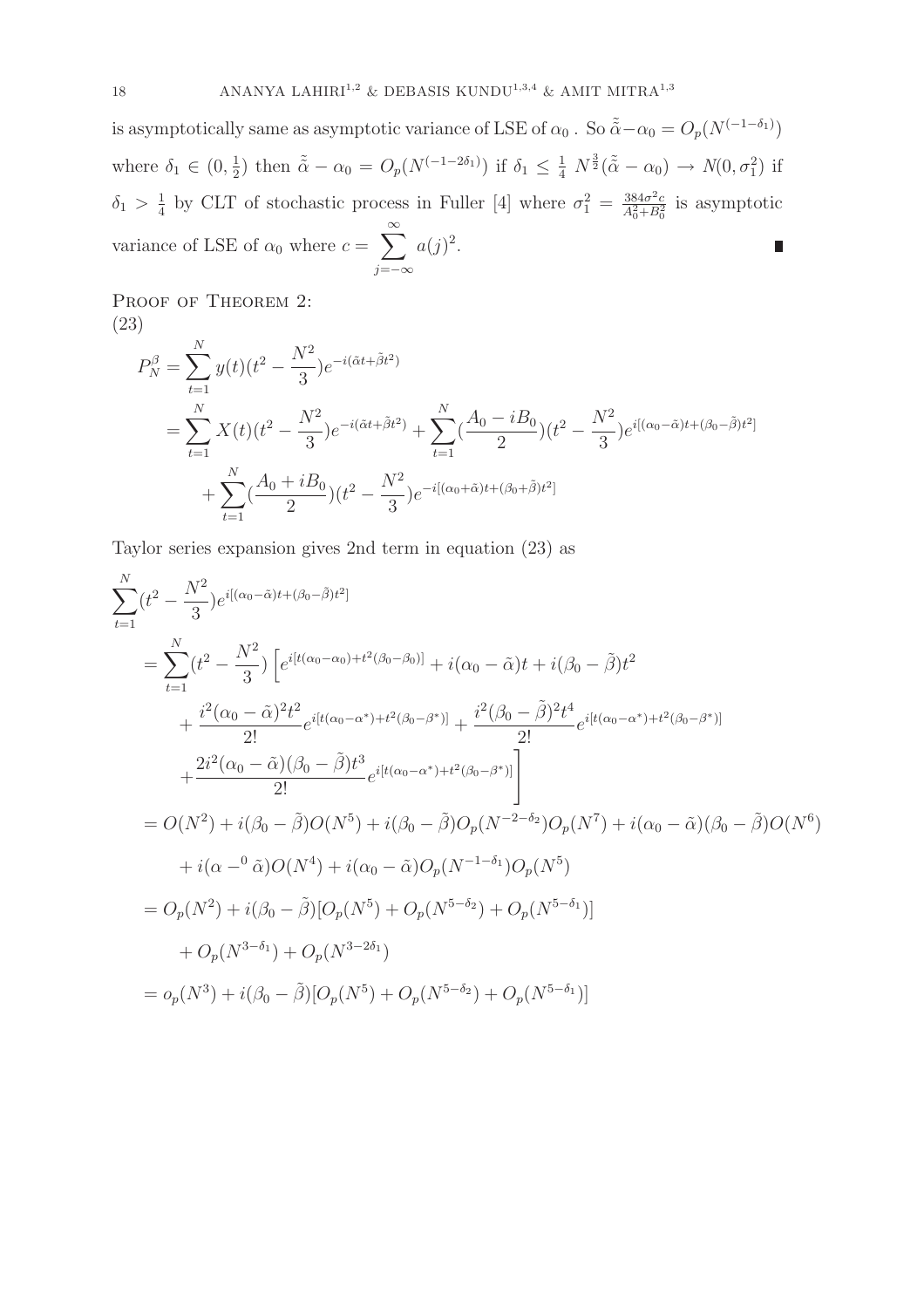$\begin{tabular}{c} \multicolumn{2}{c} \textbf{CHIRP} \\ 19 \end{tabular}$ 

Expanding using bivariate Taylor series 1st term in equation (23) becomes

$$
\sum_{i=1}^{N} X(t)(t^{2} - \frac{N^{2}}{3})e^{-i(3t+i\hat{\beta}t^{2})} = \sum_{i=1}^{N} X(t)(t^{2} - \frac{N^{2}}{3}) \left[e^{-i(4\alpha_{0}+t^{2}\beta_{0})} + \sum_{i=1}^{L-1} \frac{(-i(\hat{\beta}-\beta_{0})t^{2})^{i}}{l!}e^{-i(4\alpha_{0}+t^{2}\beta_{0})}\right.\n+ \sum_{i=1}^{L-1} \sum_{k=1}^{l} \frac{(i(\hat{\alpha}-\alpha_{0})t)^{k}(i(\hat{\beta}-\beta_{0})t^{2})^{l-k}}{k!(l-k)!}e^{-i(4\alpha_{0}+t^{2}\beta_{0})} \n+ \sum_{i=1}^{L-1} \sum_{k=1}^{l} \frac{(i(\hat{\alpha}-\alpha_{0})t)^{k}(i(\hat{\beta}-\beta_{0})t^{2})^{l-k}}{k!(l-k)!}e^{-i(4\alpha_{0}+t^{2}\beta_{0})}\n+ \sum_{i=0}^{L} \frac{(i(\hat{\alpha}-\alpha_{0})t)^{k}(i(\hat{\beta}-\beta_{0})t^{2})^{l-k}}{k!(l-k)!}e^{-i(4\alpha_{0}+t^{2}\beta_{0})}\n+ \sum_{i=1}^{L-1} \frac{1}{l!}O_{p}(N^{-l-l\delta_{1}})O_{p}(N^{l+\frac{5}{2}})+\sum_{i=1}^{L-1} \frac{1}{l!}O_{p}(N^{-2l-l\delta_{2}})O_{p}(N^{2l+\frac{5}{2}})\n+ \sum_{i=1}^{L-1} \sum_{k=1}^{l} \frac{1}{k!(l-k)!}O_{p}(N^{-k-k\delta_{1}})O_{p}(N^{-2(l-k)}-(l-k)\delta_{2}})O_{p}(N^{k+2(l-k)+\frac{5}{2}})\n+ \sum_{i=1}^{L} \sum_{k=1}^{l} \frac{1}{k!(l-k)!}O_{p}(N^{-k-k\delta_{1}})O_{p}(N^{-2(l-k)}-(l-k)\delta_{2}})O_{p}(N^{k+2(l-k)+\frac{5}{2}})\n+ \sum_{i=1}^{L} \sum_{k=1}^{l} \frac{1}{k!(l-k)!}O_{p}(N^{-k-k\delta_{1}})O_{p}(N^{-2(l-k)}
$$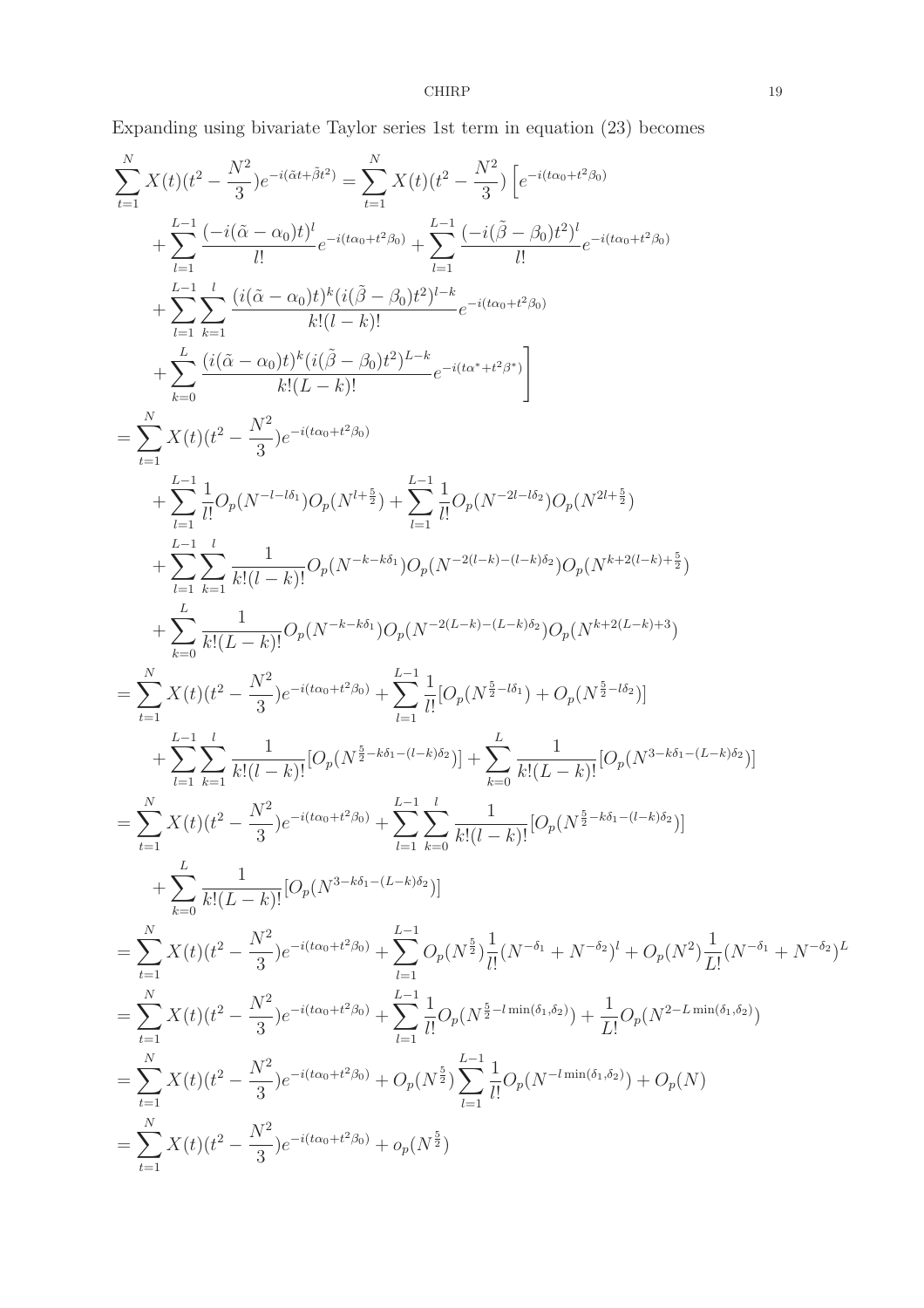To get 3rd term in equation (23) we calculate

$$
\sum_{t=1}^{N} (t^2 - \frac{N^2}{3})e^{-i[(\alpha_0 + \tilde{\alpha})t + (\beta_0 + \tilde{\beta})t^2]} = \sum_{t=1}^{N} (t^2 - \frac{N^2}{3})O_p(1) = O_p(N^2)
$$

Then equation (23) becomes

$$
P_N^{\beta} = \left(\frac{A_0 - iB_0}{2}\right) i(\beta_0 - \tilde{\beta}) [\overline{O}_p(N^5) + \overline{O}_p(N^{5-\delta_2}) + \overline{O}_p(N^{5-2\delta_2})] + \left(\frac{A_0 + iB_0}{2}\right) \overline{O}_p(N^2) + \overline{o}_p(N^3) + \overline{o}_p(N^{\frac{5}{2}}) + \sum_{t=1}^N X(t)(t^2 - \frac{N^2}{3})e^{-i(\alpha_0 t + \beta_0 t^2)} = \sum_{t=1}^N X(t)(t^2 - \frac{N^2}{3})e^{-i(\alpha_0 t + \beta_0 t^2)} + \left(\frac{A_0 - iB_0}{2}\right) i(\beta_0 - \tilde{\beta}) [\overline{O}_p(N^5) + \overline{O}_p(N^{5-\delta_2})] \n\tilde{\beta} = \tilde{\beta} + \frac{45}{N^4} Im \Big[\frac{P_N^{\beta}}{2} \Big] \n\tilde{\beta} = \tilde{\beta} + \frac{45}{N^4} Im \Big[\frac{\left(\frac{A_0 - iB_0}{2}\right) i(\beta_0 - \tilde{\beta}) [\overline{O}_p(N^5) + \overline{O}_p(N^{5-\delta_2})] + \sum_{t=1}^N X(t)(t^2 - \frac{N^2}{3})e^{-i(\alpha_0 t + \beta_0 t^2)} }{\overline{O}_p(N)(\frac{A_0 - iB_0}{2})} \Big]
$$
\n
$$
\tilde{\beta} = \tilde{\beta} + (\beta_0 - \tilde{\beta}) + (\beta_0 - \tilde{\beta}) \overline{O}_p(N^{-\delta_2}) + \frac{45}{N^4} Im \Bigg[\frac{\sum_{t=1}^N X(t)(t^2 - \frac{N^2}{3})e^{-i(\alpha_0 t + \beta_0 t^2)}}{\overline{O}_p(N)(\frac{A_0 - iB_0}{2})}\Bigg]
$$

Now using Lemma 1 variance of

$$
Z_2 = \frac{45}{N^{\frac{3}{2}}} Im \left[ \frac{\sum_{t=1}^{N} X(t)(t^2 - \frac{N^2}{3})e^{-i(\alpha_0 t + \beta_0 t^2)}}{O_p(N)(\frac{A_0 - iB_0}{2})} \right]
$$

is asymptotically same as asymptotic variance of LSE of  $\beta_0$ . . So  $\tilde{\beta} - \beta_0 = O_p(N^{(-2-\delta_2)})$  $(\frac{1}{2})$  then  $\tilde{\tilde{\beta}} - \beta_0 = O_p(N^{(-2-2\delta_2)})$  if  $\delta_2 \leq \frac{1}{4} N^{\frac{5}{2}}(\tilde{\tilde{\beta}} - \beta_0) \to N(0, \sigma_2^2)$  if where  $\delta_2 \in (0, \frac{1}{2})$  $\frac{1}{4}$  by CLT of stochastic process in Fuller [4] where  $\sigma_2^2 = \frac{360\sigma^2 c}{A_0^2 + B_0^2}$  is the asymptotic  $\delta_2>\frac{1}{4}$ variance of the LSE of  $\beta_0$ . П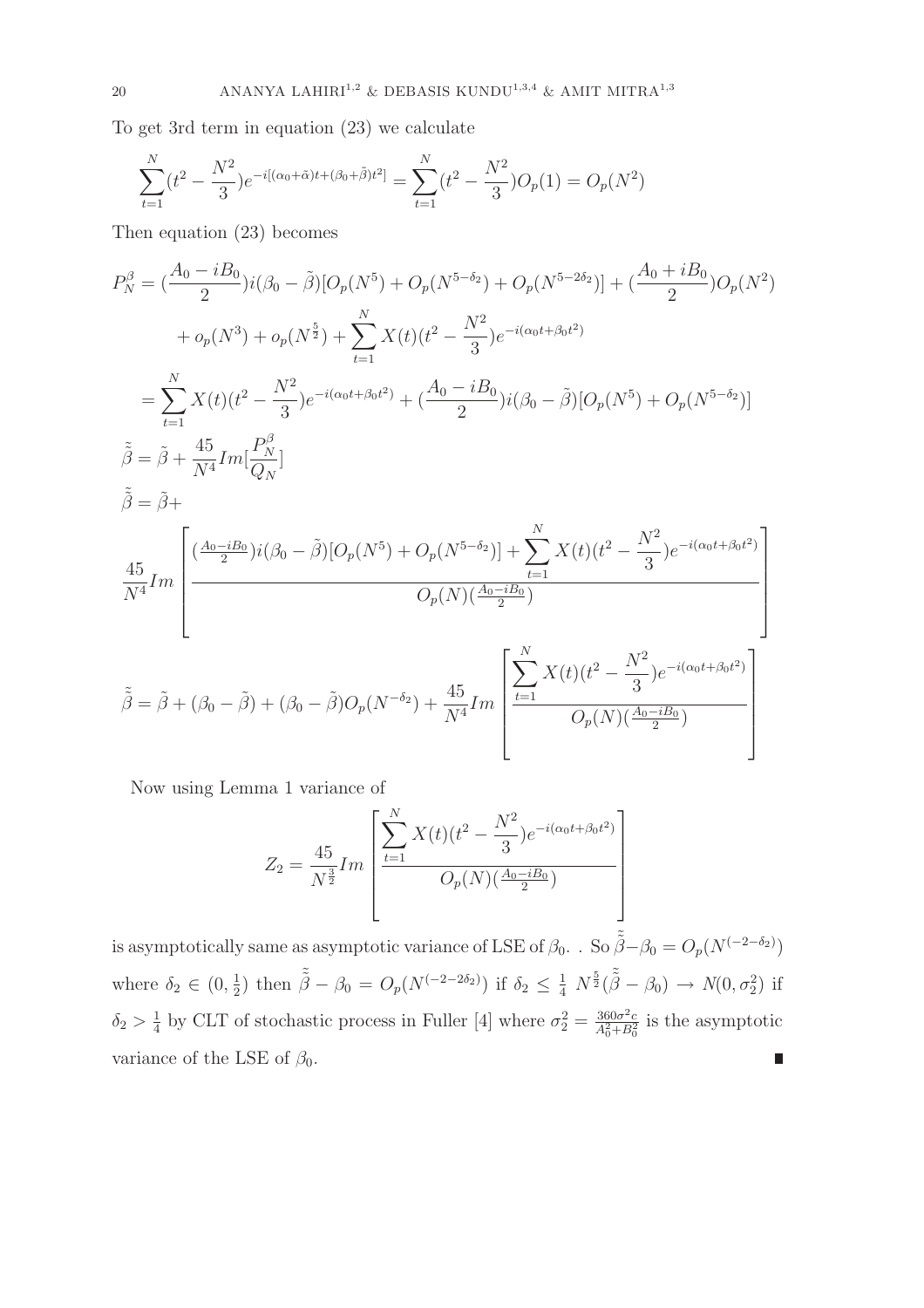PROOF OF THEOREM 3: For covariance of  $Z_1, Z_2$  it is enough to find the quantities  $g_k^1$  or  $g_k^2$  which are given below.

$$
g_k^1 = \lim_{N \to \infty} \frac{1}{N^4} \sum_{n=1}^{N-|k|} \frac{90 \times 96}{(A^{0^2} + B^{0^2})^2} (n^2 - \frac{N^2}{3}) (n + k - \frac{N}{2})
$$
  
\n
$$
(B^0 \cos(\alpha_0 n + \beta_0 n^2) - A^0 \sin(\alpha_0 n + \beta_0 n^2))
$$
  
\n
$$
\times (B^0 \cos(\alpha_0 (n + k) + \beta_0 (n + k)^2) - A^0 \sin(\alpha_0 (n + k) + \beta_0 (n + k)^2))
$$
  
\n
$$
= \lim_{N \to \infty} \frac{1}{N^5} \sum_{n=1}^{N-|k|} \frac{90^2}{(A^{0^2} + B^{0^2})^2} (B^0 \cos(\alpha_0 n + \beta_0 n^2) - A^0 \sin(\alpha_0 n + \beta_0 n^2))
$$
  
\n
$$
\times (B^0 \cos(\alpha_0 (n + k) + \beta_0 (n + k)^2) - A^0 \sin(\alpha_0 (n + k) + \beta_0 (n + k)^2))
$$
  
\n
$$
[n^3 - n^2(\frac{N}{2} - k) + n(-\frac{N^2}{3}) + (\frac{N^3}{6} - \frac{N^2k}{3})]
$$

and

$$
g_k^2 = \lim_{N \to \infty} \frac{1}{N^4} \sum_{n=1}^{N-|k|} \frac{90 \times 96}{(A^{0^2} + B^{0^2})^2} (n - \frac{N}{2})((n+k)^2 - \frac{N^2}{3})
$$
  
\n
$$
(B^0 \cos(\alpha_0 n + \beta_0 n^2) - A^0 \sin(\alpha_0 n + \beta_0 n^2))
$$
  
\n
$$
\times (B^0 \cos(\alpha_0 (n+k) + \beta_0 (n+k)^2) - A^0 \sin(\alpha_0 (n+k) + \beta_0 (n+k)^2))
$$
  
\n
$$
= \lim_{N \to \infty} \frac{1}{N^5} \sum_{n=1}^{N-|k|} \frac{90^2}{(A^{0^2} + B^{0^2})^2} (B^0 \cos(\alpha_0 n + \beta_0 n^2) - A^0 \sin(\alpha_0 n + \beta_0 n^2))
$$
  
\n
$$
\times (B^0 \cos(\alpha_0 (n+k) + \beta_0 (n+k)^2) - A^0 \sin(\alpha_0 (n+k) + \beta_0 (n+k)^2))
$$
  
\n
$$
[n^3 - n^2(\frac{N}{2} + k) + n(k^2 + Nk - \frac{N^2}{3}) + (\frac{N^3}{6} - \frac{Nk^2}{2})]
$$

and both are  $\frac{360c\sigma^2}{A^{0^2}+B^{0^2}}$  for  $k=0$  using (20) and 0 otherwise. So, the asymptotic covariance of  $Z_1, Z_2$  has the same order as the asymptotic covariance of the LSEs, see Kundu and Nandi [8]. П

#### **REFERENCES**

- [1] Abatzoglou, T. (1986), "Fast maximum likelihood joint estimation of frequency and frequency rate", IEEE Transactions on Aerospace and Electronic Systems, vol. 22, 708 - 714.
- [2] Bai, Z.D., Rao, C.R., Chow, M., Kundu, D. (2003), "Efficient algorithm for estimating the parameters of superimposed complex exponential model", Journal of Statistical Planning and Inference, vol. 110, 23-34.
- [3] Djuric, P.M. and Kay, S.M. (1990), "Parameter estimation of chirp signals", IEEE Transactions on Acoustics, Speech and Signal Processing, vol. 38, 2118 - 2126.
- [4] Fuller, W. (1996), Introduction to statistical time series, 2-nd edition, John Wiley and Sons, New York.
- [5] Gini, F., Montanari, M. and Verrazzani, L. (2000), "Estimation of chirp signals in compound Gaussian clutter: A cyclostationary approach", IEEE Transactions on Acoustics, Speech and Signal Processing, vol. 48, 1029 - 1039.